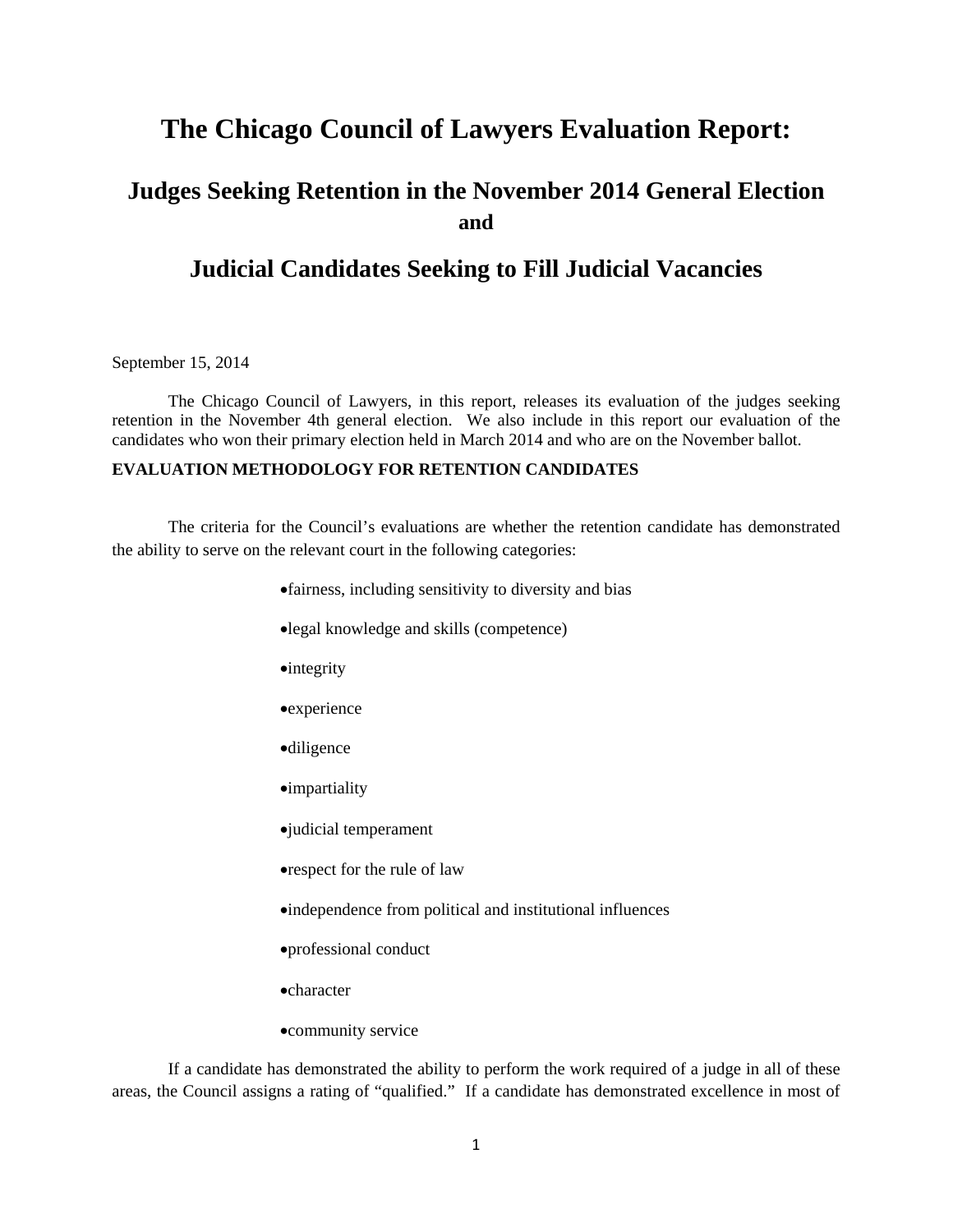these areas, the Council assigns a rating of "well qualified." If a candidate has demonstrated excellence in all of these areas, the Council assigns a rating of "highly qualified." If a candidate has not demonstrated that he or she meets all of the criteria evaluated by the Council, the Council assigns a rating of "not qualified."

As part of the evaluation process, we require candidates to provide us with detailed information about their backgrounds, including any complaints filed against them with the Attorney Registration and Disciplinary Commission ("ARDC") or the Judicial Inquiry Board ("JIB").

In conducting these evaluations, the Council has participated in a joint investigation and interview process with the Alliance of Bar Associations for Judicial Screening ("Alliance"). The Alliance includes the following bar associations: Asian American Bar Association, Black Women Lawyers Association, Chicago Council of Lawyers, Cook County Bar Association, Decalogue Society of Lawyers, Hellenic Bar Association, Hispanic Lawyers' Association of Illinois, Illinois State Bar Association, Lesbian and Gay Bar Association of Chicago, Puerto Rican Bar Association, and the Women's Bar Association of Illinois.

 The Council, in addition to participating in the evaluation process with the Alliance, also utilized the research conducted by the Judicial Performance Commission of Cook County (JPC). The JPC does not evaluate judges for the purpose of voter education. Rather, the JPC is a group of lawyers and nonlawyers who utilize electronic surveys and phone interviews with lawyers who have filed appearance forms in the courtrooms of those judges being evaluated within the past three years. There are additional interviews with judges, litigants, and others with professional experience with the judges seeking retention. The JPC utilizes its research results to prepare a research summary for each judge, containing strengths and weaknesses of the judge, and if appropriate a judicial performance improvement plan consisting of such suggestions as peer mentoring, court watching, and continuing education. The JPC reports are shared with the judges being evaluated, their presiding judges, and with the Chief Judge of the Circuit Court. The JPC will oversee a court watching program for these judges and will re-evaluate the judges within three years. The JPC shares its research results and findings with bar groups and others doing evaluations for the retention elections.

The Council's evaluation process includes:

 (1) a review of a written informational questionnaire provided to the Alliance by the candidate, including details of the candidate's career and professional development and information on any complaints filed against the candidate with the JIB or the ARDC;

(2) a review of the candidate's written responses to the supplemental essay questionnaire;

(3) interviews of judges, attorneys, and others with personal knowledge about the candidate, including those who have and those who have not been referred to the Alliance by the candidate, and not restricted to Council members;

- (4) a review of the candidate's professional written work, where available;
- (5) an interview of the candidate done jointly with the Alliance;
- (6) review of any information concerning the candidate provided by the ARDC or the JIB;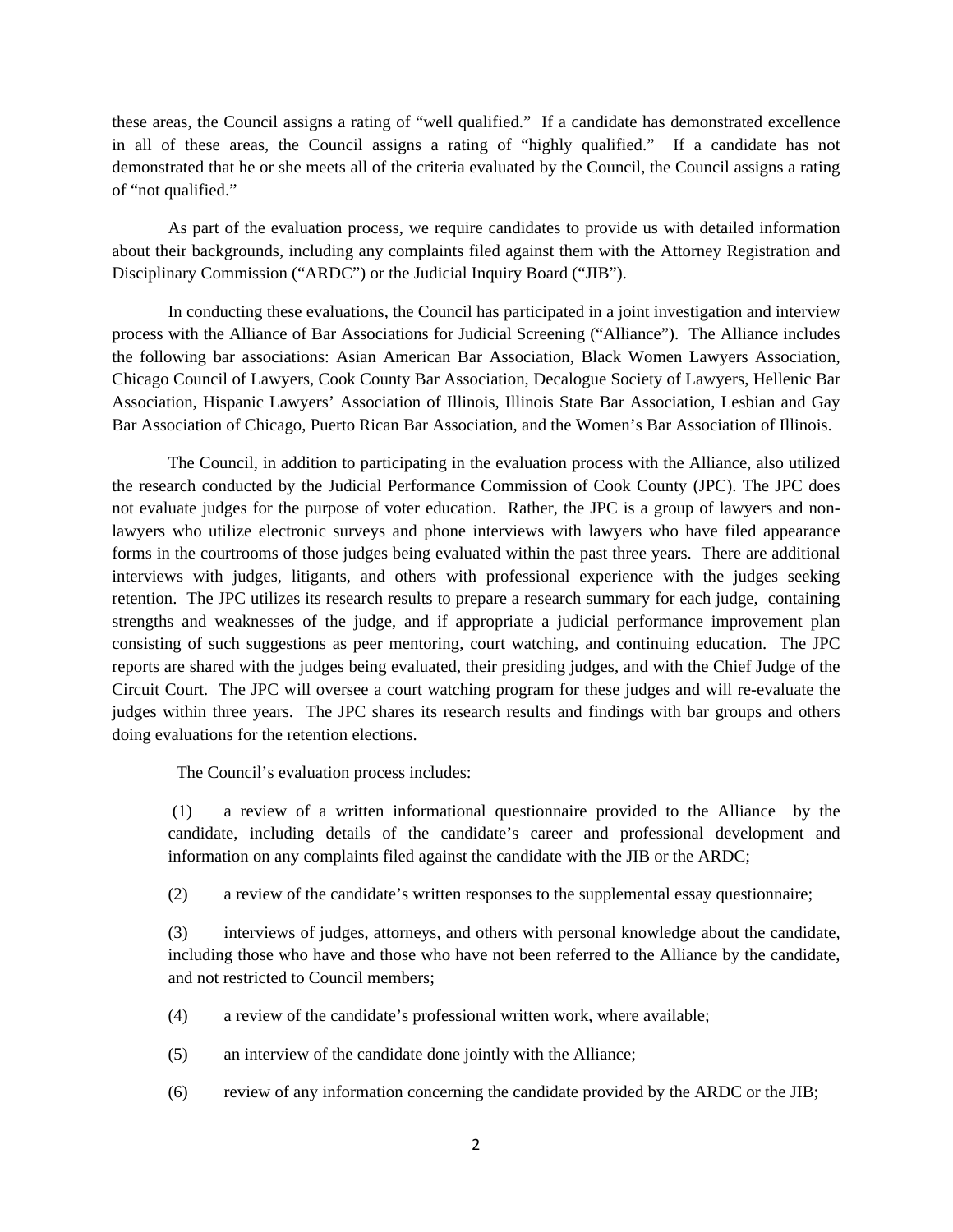- (7) a review of any other information available from public records, such as the Board of Election Commissioners and prosecutorial agencies; and
- (8) an evaluation of all the above materials by the Council's Judicial Evaluation Committee;
- (9) submission of the proposed evaluation and write-up to the candidate prior to its public release, to provide an opportunity for comment, correction, or reconsideration.

The Council places special importance on interviews with attorneys who practice before the judge, particularly those who were not referred to the Council by the candidate. Most evaluations are based on information gathered and interviews held during the past few months.

In evaluating candidates, the Council expresses written reasons for its conclusions. Without knowing the reason for a recommendation concerning a candidate, the public cannot use the bar's evaluations intelligently to draw its own conclusions.

#### **THE IMPORTANCE OF THE RETENTION ELECTIONS**

The retention elections provide the voter with an opportunity to remove those judges whose judicial performance has been, in some respect, unsatisfactory. Retention elections provide the only practical opportunity for the voters as a whole to focus on the performance of judges, with a realistic opportunity to defeat those candidates who deserve to be defeated.

### **EVALUATION METHODOLOGY FOR JUDICIAL CANDIDATES IN CONTESTED ELECTIONS**

Judicial candidates seeking election must run for specific vacancies. Candidates seeking election to the Circuit Court – which is the County's trial-level court for both civil and criminal matters – may run in either a countywide or a subcircuit race. Legislation creating the subcircuits provides that approximately one-third of the judges are elected by voters of the entire County, and each of the remaining judges elected by voters runs in one of fifteen geographical districts into which the County has been arbitrarily divided. Once elected, there is no distinction between a "countywide" judge and a "subcircuit" judge. Either kind can be assigned to any judicial post in the County.

The Council rates candidates as "*highly qualified*," "*well qualified*," "*qualified*," or "*not qualified*." If a candidate refuses to submit his or her credentials to the Council, that candidate is rated "*not recommended"* unless the Council is aware of credible information that would justify a "not qualified" rating. Because we believe a willingness to participate in bar association and other public evaluations is a key indicator of fitness for public office, no candidate who refuses to be screened can be found "qualified."

We apply higher standards to candidates for the Supreme Court and the Appellate Court. Because these Courts establish legal precedents that bind the lower courts, their work has a broad impact on the justice system. Moreover, qualities of scholarship and writing ability are more important to the work of the Supreme and Appellate Court justices than they are to satisfactory performance as a trial judge.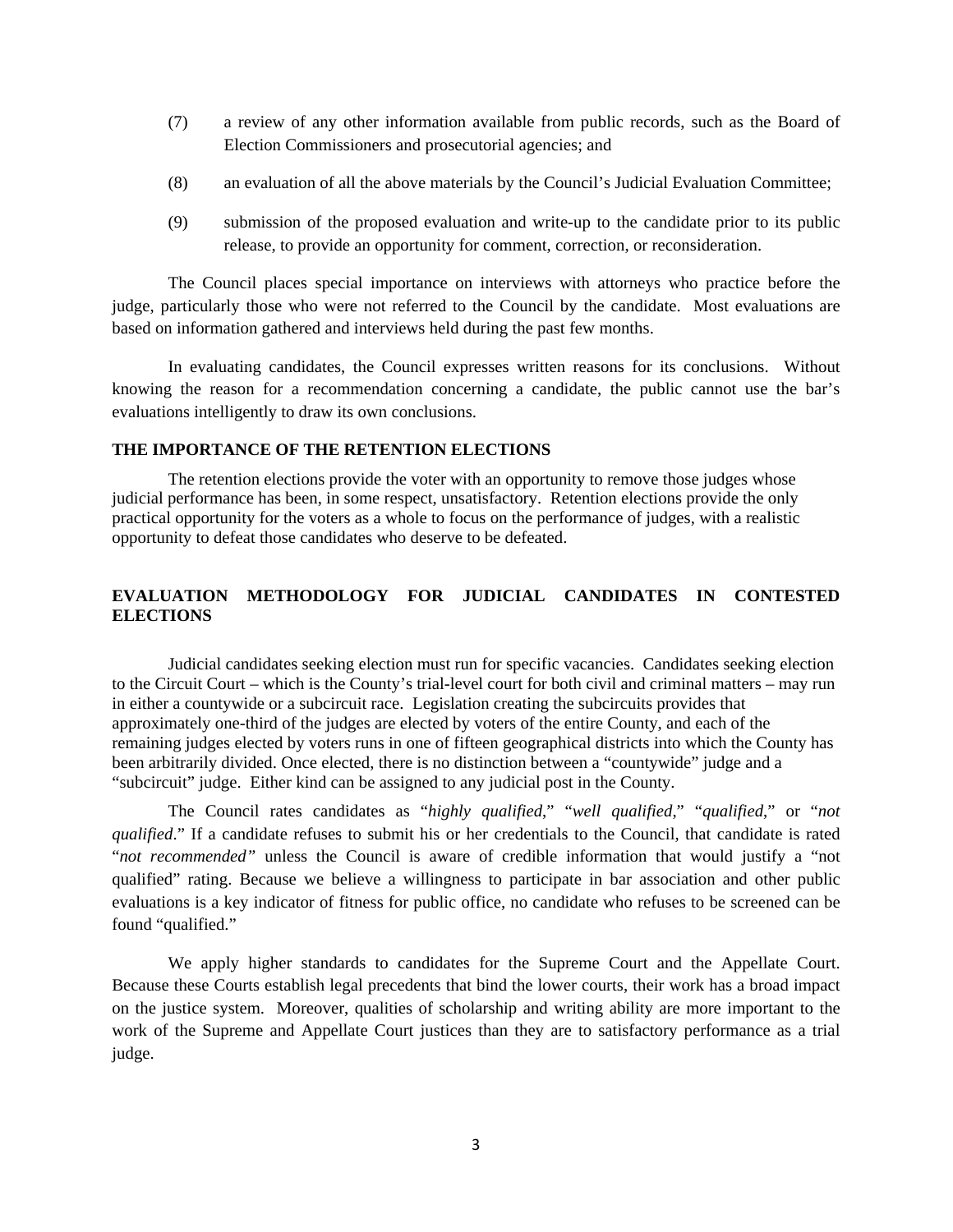The Council does *not* evaluate candidates based on their substantive views of political or social issues. Nor do we take into account the particular race in which a candidate is running or the candidates against whom a candidate is running. We apply a uniform standard for all countywide and subcircuit elections because judges elected through either method can be assigned to any judicial position in the Circuit Court.

 It should be noted that a lawyer might be performing well or even very well without being qualified to be a judge. A good lawyer may be unqualified to be a judge, for instance, because of a narrow range of prior experience, limited trial experience, or limited work doing legal research and writing. A lawyer may have the temperament and intelligence to be a judge without yet having worked in a position that would allow the candidate to demonstrate that capacity. Accordingly, it should be recognized and expected that we will rate some good lawyers "not qualified."

#### **Judges Seeking Retention in the November 2014**

#### **General Election**

### **Judge Mauricio Araujo--Qualified**

Prior to becoming a judge, Mauricio Araujo was in-house counsel for American Family Insurance. In 1996, Judge Araujo was an attorney at the Chicago Housing Authority. Before that, in 1995, he was an associate at Cohn, Lambert, Ryab & Schneider after moving on from associate attorney general hearing Workers' Compensation cases.

Judge Araujo is currently hearing Felony Narcotics cases at the Criminal Courts Building at 26<sup>th</sup> and California. Judge Araujo's previous judicial assignments included multiple assignments in the First Municipal District in 2008 and hearing Independent Orders of Protection cases in 2011.

Judge Araujo is considered to be a diligent and capable jurist with good legal ability. He has been successful as a judge in learning new areas of law. He is praised for his patience on the bench, particularly with unrepresented parties. The Council finds him Qualified for retention.

### **Judge Edward A. Arce--Qualified**

Prior to becoming a judge, Edward A. Arce had been a partner at the general civil litigation firm Whitcup & Acre since 1986. Judge Arce is currently assigned to the Domestic Relations Division in the Daley Center as a trial judge. Judge Arce's previous judicial assignments include the Domestic Relations Division of the Sixth Municipal District in Markham from 2008 until March 2014. Judge Arce is considered to have good legal ability and courtroom management skills. He is praised for his temperament in dealing with unrepresented parties appearing before him. The Council finds him Qualified for retention.

### **Judge Andrew Berman—Well Qualified**

Prior to becoming a judge, Andrew Berman was an Assistant Cook County Public Defender from 1979 to 1996. Beforehand, he was an assistant appellate defender for four years. Judge Berman has been assigned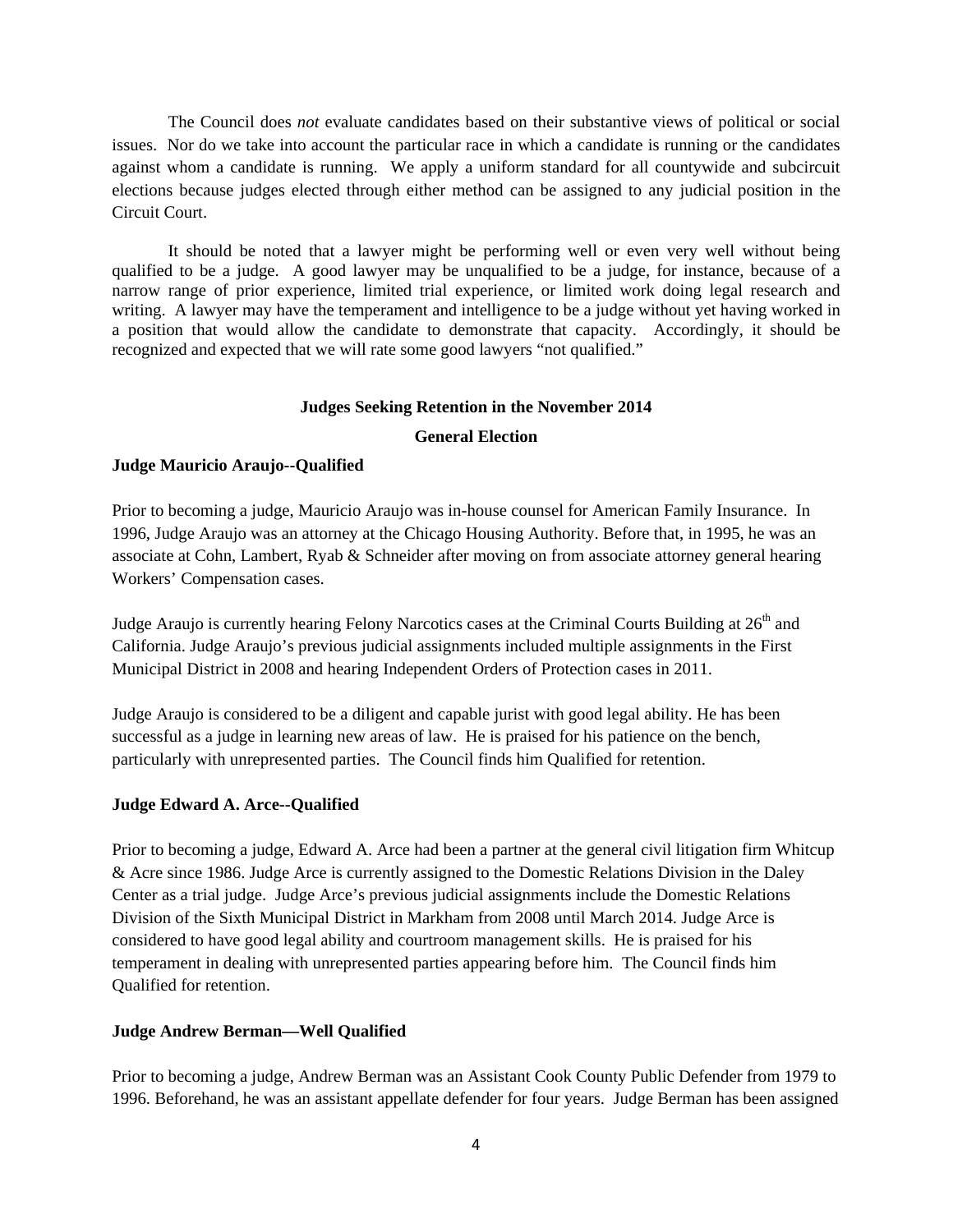since 2007 to the Juvenile Justice Division. Judge Berman has also served in the Chancery Division. Judge Berman is considered to have very good legal ability and is widely respected for his legal knowledge. He serves as a mentor to other judges and serves as the acting Presiding Judge when Presiding Judge Toomin is unavailable. He is especially praised for his professionalism. His temperament is considered to be excellent and he is praised for the way he manages his courtroom. His rulings are considered to be well-reasoned and he spends the necessary time explaining his rulings to the parties appearing before him. He is active in court reform efforts. The Council finds him Well Qualified for retention.

### **Judge Margaret Ann Brennan--Qualified**

Prior to becoming a judge, Margaret Ann Brennan was Assistant General Counsel for Exelon Business Services from 1994 to 2002, when she was elected to the bench. In 1989, Judge Brennan began as an Assistant Corporation Counsel for the City of Chicago after serving as an associate with the general practice firm, Pierce, Yavitz & Eslick. Before that, she had been a legislative coordinator for the American Legal Services Institute and a law clerk for the ABA Private Bar Involvement Project.

Judge Brennan is currently assigned to a Commercial Calendar in the Law Division. Judge Brennan's previous judicial assignments include the Tax and Miscellaneous Remedies of the Law Division from 2011 to 2013, the Chancery Division from 2008 to 2011, and the Fifth Municipal district from 2002 to 2008. Judge Brennan is considered to have good legal ability and is praised for her courtroom management skills. A few respondents said she can get short-tempered on the bench but most lawyers appearing before her say she has a good temperament – appropriately holding lawyers to a high standard. The Council finds her Qualified for retention.

### **Judge Eileen Brewer—Well Qualified**

Prior to becoming a judge, Eileen Brewer was the Chief Counsel to County Board President, John H. Stroger. From 1988 to 1994, Judge Brewer served as the Assistant Corporation Counsel for the City of Chicago. Before that, she worked for a year as an associate attorney at Jenner & Block. Judge Brewer was elected to the bench in 2002 and is currently sitting as a motion judge in the Law Division. She spent much of her judicial career in the Domestic Relations Division. Judge Brewer is considered to have very good legal ability and temperament. Practitioners report that she has successfully made the transition from the Domestic Relations Division to the motion call in the Law Division. She is praised for her court management skills and is reported fair to all parties. The Council finds her Well Qualified for retention.

#### **Judge Janet Brosnahan--Qualified**

Prior to becoming a judge, Janet Brosnahan was a senior associate at the general practice firm James J Roche & Associates from 1997 to 2002. Judge Brosnahan began civil litigation work as an associate at Whitfield, McGann & Ketterman in 1994. Before that she had been an associate at the now dissolved Hugh J McCarthy & Associates firm for four years.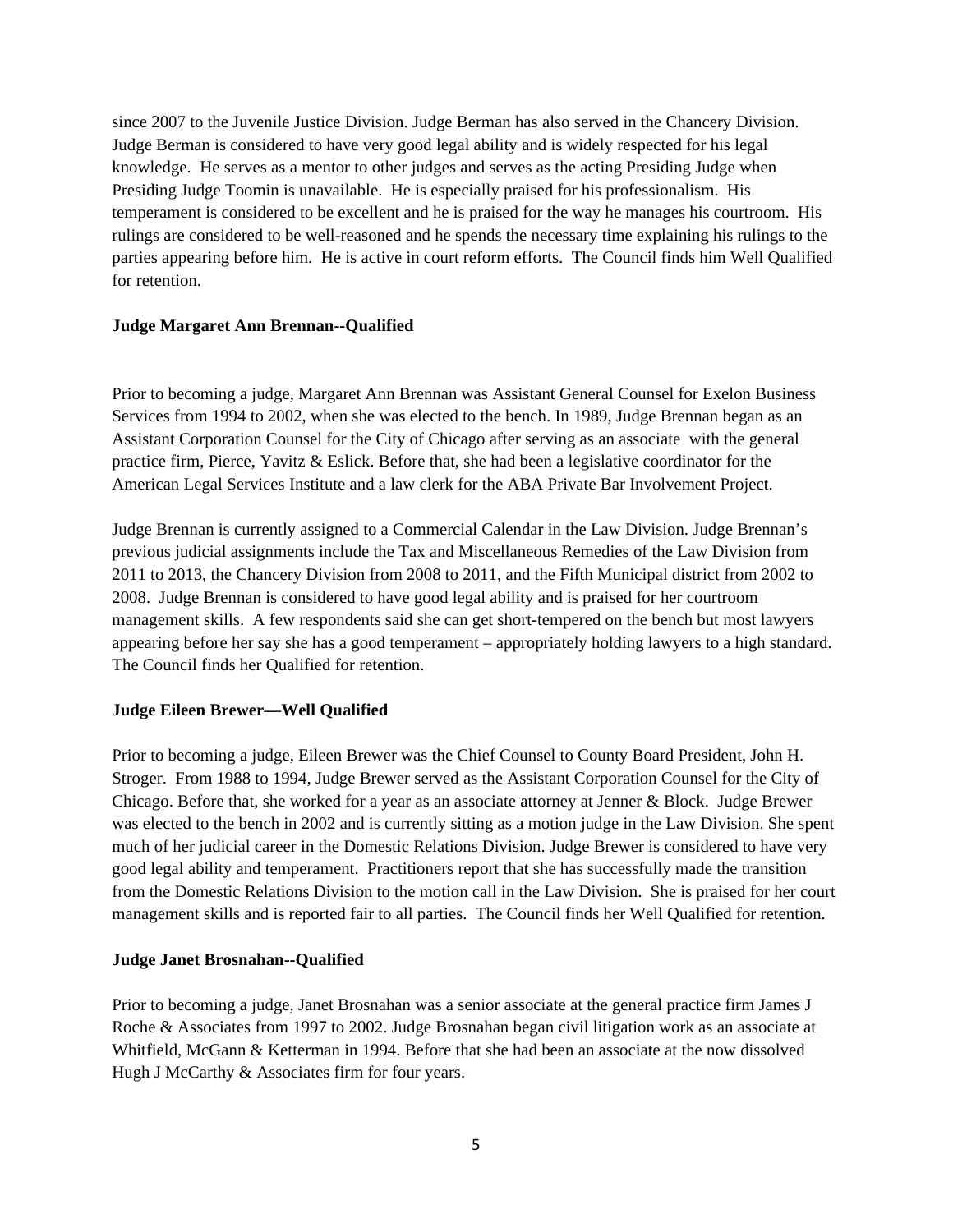Judge Brosnahan is currently serving in the motions section of the Law Division. Judge Brosnahan's previous judicial assignments included civil and criminal cases in the Fifth Municipal District Courthouse from 2003 to 2014.

Many lawyers report that Judge Brosnahan has improved as a jurist over the past three years. Respondents praise her efforts to be fair while moving cases through her courtroom. They note that she is prepared, having read the materials submitted to her. Most respondents with current experience before Judge Brosnahan are positive in their assessments of her as a judge. The Council finds her Qualified for retention.

### **Judge James Brown--Qualified**

Prior to becoming a judge, James Brown worked as a solo practitioner, and an Assistant Cook County State's Attorney. Judge Brown is currently sitting at the Central Bond Court and preliminary hearings. His previous judicial assignments were in the First and Fourth Municipal districts from 2005 until 2009 presiding over traffic, misdemeanor and bail hearings as well as misdemeanor trials and felony preliminary hearings. Judge Brown is considered to be a diligent judge with a good demeanor. He is reported to be prompt in starting his call, and is praised for being fair to all parties. The Council finds him Qualified for retention to his current position.

### **Judge Thomas Byrne--Qualified**

Prior to becoming a judge, Thomas John Byrne served as an Assistant Cook County State's Attorney, and was the supervisor in the Third Municipal District for 5 years. Judge Byrne is currently sitting at the Criminal Division of Cook County. Judge Byrne's previous judicial assignments included the Misdemeanor Branch Court of the First Municipal Division from 2008 to 2013. Judge Byrne is considered to have good legal ability. He is praised for his knowledge of the law and for his courtroom management skills. He is reported to provide well-reasoned rulings. Respondents say he is fair to all parties and that he has a low-key, effective demeanor on the bench. The Council finds him Qualified for retention.

### **Judge Diane Gordon Cannon – No Rating. Judge Cannon was unable to complete her evaluation.**

### **Judge Evelyn B. Clay--Qualified**

Prior to becoming a judge, Evelyn B. Clay served as an Assistant Cook County State's Attorney. Judge Clay is currently a supervising judge hearing felony trials. She was elected to the Circuit Court in 1996. The results of her current evaluation show that Judge Clay is considered to have good legal ability and temperament. She is praised for her courtroom management skills. The Council finds her Qualified for retention.

### **Judge Ann E. Collins-Dole--Qualified**

Prior to becoming a judge, Ann E. Collins-Dole served six years as Chief Assistant Corporation Counsel for the City of Chicago. She has also worked as a supervising attorney, trial attorney and municipal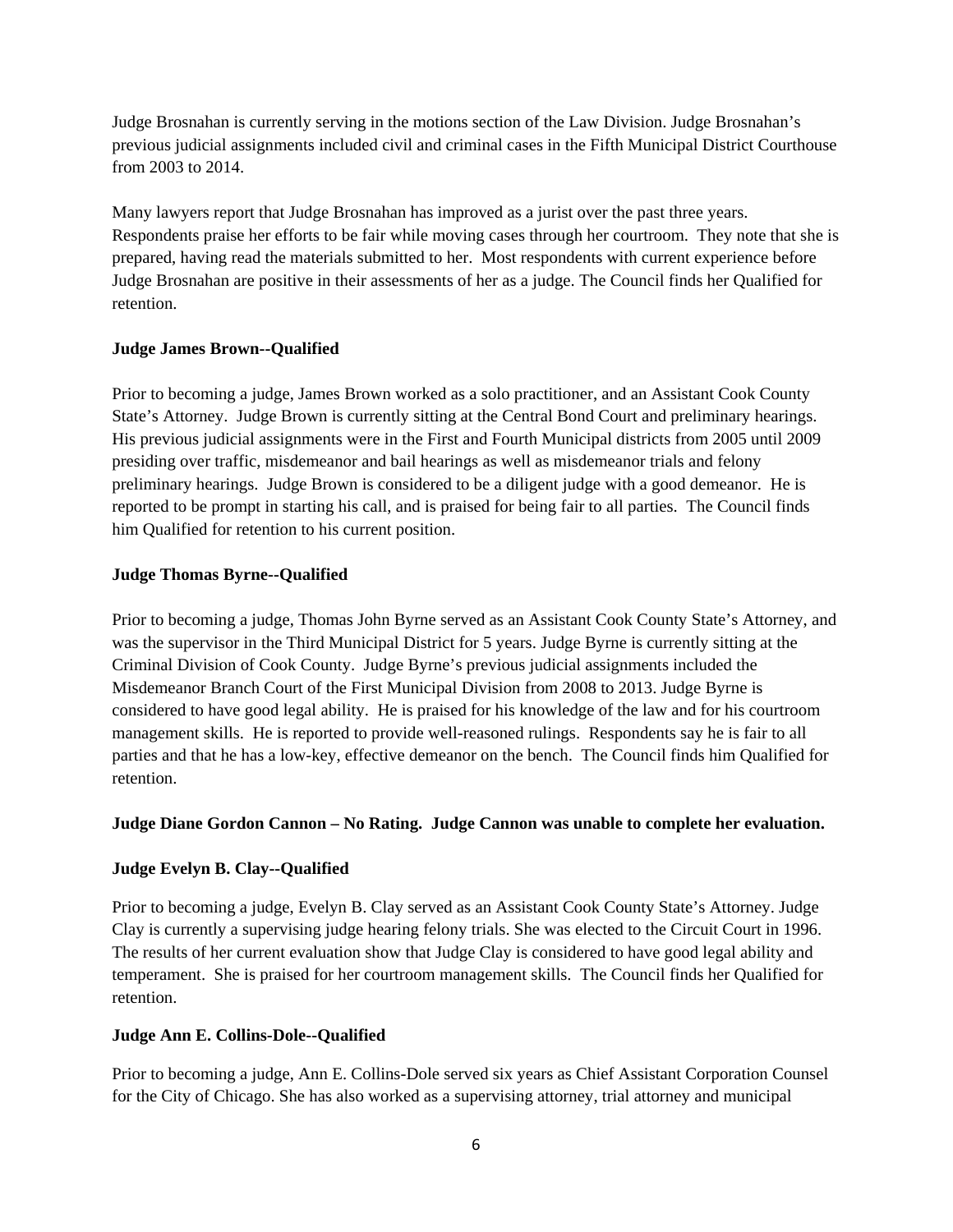prosecutor for the city. Judge Collins-Dole has been sitting at the Probate Division since 2011. She was first elected to the bench in 2008. Judge Collins-Dole is considered to have good legal ability. She is praised for her temperament and diligence. Lawyers say she is doing a good job. The Council finds her Qualified for retention.

### **Judge Donna L. Cooper--Qualified**

Prior to becoming a judge, Donna L. Cooper was an Assistant Corporation Counsel in the City of Chicago Department of Law's Torts Division and Municipal Prosecutions Division. She has also worked in the Chicago Park District Law Department, and as a Cook County Public Defender. Before that, she was a technical advisor for the Illinois Industrial Commission. Judge Cooper is currently sitting at the Juvenile Justice Division, to which she was assigned in 2009. Judge Cooper was assigned to the juvenile calendar in the Sixth Municipal District in 2010. Judge Cooper is considered to have good legal ability. She is praised for her professionalism on the bench and for her court management skills. The Council finds her Qualified for retention.

### **Judge Mary E. Coghlan--Qualified**

Prior to becoming a judge, Mary E. Coghlan was an Assistant Attorney General for the Illinois Attorney General's Office, working in the General Law Division. She was also an Assistant Public Defender in the Cook County Public Defender's Office. Before that, Judge Coghlan was in private practice. Since 2010, Judge Coghlan has been Presiding Judge of the Probate Division. She was first assigned to the Criminal Division in 1995 and transferred to the Probate Division in 2003. Judge Coghlan is praised for her administrative duties as Presiding Judge. As a trial judge, she is reportedly knowledgeable about the law, is well-prepared, and rules promptly. She is very involved in systemic reform efforts. The Council finds her Qualified for retention.

### **Judge Clayton J. Crane—Well Qualified**

Prior to becoming a judge, Clayton J. Crane was in private practice. He has also served as an Assistant State's Attorney for Cook County. Judge Crane is currently sitting at the Criminal Division. He was first assigned to the Criminal Division in 1998. Judge Crane is praised as an excellent jurist by both prosecutors and defense counsel. He is considered to be fair to all parties, and to have very good legal ability and temperament. He has been involved in the development of specialty courts and other reform efforts in the Criminal Division. The Council finds him Well Qualified for retention.

### **Judge Anna Helen Demacopoulos--Qualified**

Prior to becoming a judge, Anna H. Demacopoulos was a career Assistant Cook County State's Attorney. Judge Demacopoulos was elected to the bench in 2008 and is currently sitting at the Sixth Municipal District, presiding over felony hearings. Her previous judicial assignments included domestic violence, misdemeanor and traffic hearings at the Sixth Municipal District. Judge Demacopoulos served on the Illinois Supreme Court Education Committee, where she was a topic writer for the DUI/Traffic bench book for judges. Judge Demacopoulos is considered to have good legal ability and is praised for her work ethic and for her knowledge of the law. She is reported to have good courtroom management skills and holds attorneys in her courtroom to high standards. She has a good temperament. The Council finds her Qualified for retention.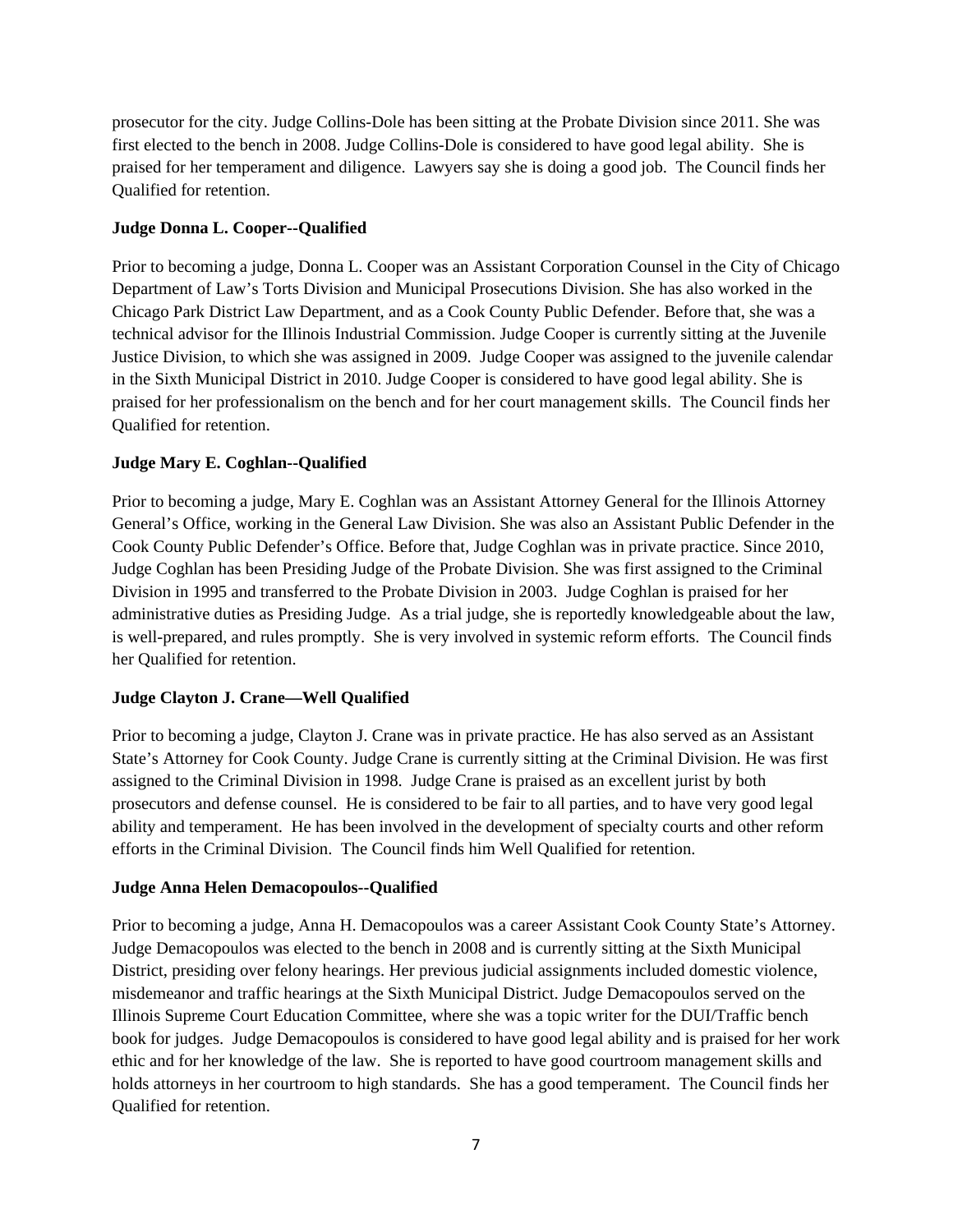#### **Judge Lynn Marie Patricia Egan--Qualified**

Prior to becoming a judge, Lynn Egan was in private practice. She also served as an Assistant State's Attorney in the Cook County State's Attorney's Office. Judge Egan is currently sitting in the Law Division. She was appointed to the bench in 1995 and elected in 1996. Her previous judicial assignments included the Fifth Municipal District. Judge Egan has authored many materials, the most recent of which are "Reconstruction Evidence," "Dead-Man's Act" and "Instructing the Jury on Sole Proximate Cause in Medical Negligence Cases." Judge Egan is considered to have good legal ability and to be very knowledgeable about civil law. She has a good temperament and court management skills. She is praised as a solid, hard-working jurist. The Council finds her Qualified for retention.

### **Judge Candace J. Fabri—Well Qualified**

Prior to becoming a judge, Candace J. Fabri was in private practice. She also served as an Assistant United States Attorney for the Northern District of Illinois for nine years. Judge Fabri has taught at Loyola University School of Law and clerked for a district judge in the Northern District of Illinois. Judge Fabri has been sitting at the Child Protection Division of the Juvenile Court since 1996. She is also presiding judge for the Family Treatment Court, where a judge, the lawyers, addiction specialists work with families where drug addiction has prevented reunification of a family. Judge Fabri is considered to have very good legal ability. She is praised for the quality and timeliness of her evidentiary rulings. Many respondents praised her opinions as "excellent" and "painstakingly thorough." She is also praised for her ability to handle a high volume courtroom. During this current evaluation, all respondents described her temperament as "very professional", "low key", "respectful" and/or "effective." Some respondents noted that she can be sharp with lawyers and caseworkers she believes are not prepared. She is ofen described as caring deeply for children and parents appearing in her courtroom. The Council finds her Well Qualified for retention.

### **Judge Peter A. Felice--Qualified**

Prior to becoming a judge, Peter A. Felice was in private practice. Judge Felice is currently sitting at the Fifth Municipal District, where he presides over bond and preliminary hearings. He is also a supervising judge for traffic and misdemeanor hearings. Judge Felice's previous judicial assignments included the First Municipal District and the Domestic Violence Division. Judge Felice is considered to have good legal ability. He is praised as a hardworking jurist with a good grasp of the law and the ability to apply it. He is praised for his ability to move cases along while being respectful to those appearing before him. The Council finds him Qualified for retention.

### **Judge Thomas E. Flanagan--Qualified**

Thomas E. Flanagan has been a judge since his election in 1984. He has been assigned to the Law Division for most of his judicial career. Judge Flanagan hears civil jury cases at the Daley Center. Judge Flanagan is considered to have good legal ability. He is respected as a solid jurist with good temperament and case management skills. The Council finds him Qualified for retention.

### **Judge James P. Flannery Jr.—Well Qualified**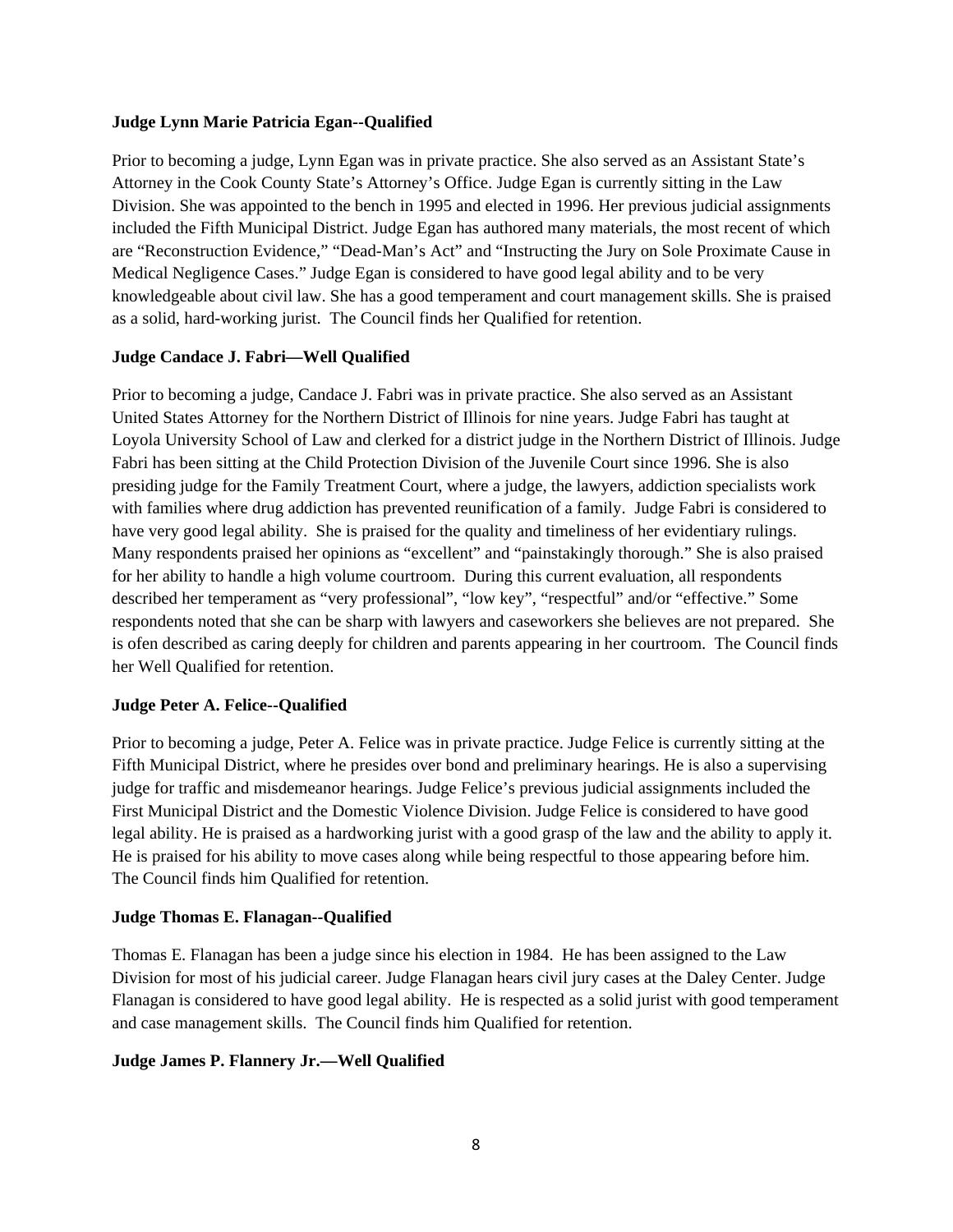Prior to becoming a judge, James P. Flannery worked as assistant corporation counsel in municipal and federal litigation for the City of Chicago until 1980, when he was hired as an associate attorney for Murphy, Preston & Jaffe. Judge Flannery worked in corporate, real estate, and labor law for two years before establishing a general practice as an associate at John T. Mitchell & associates. In 1984 Flannery worked as a solo practitioner maintaining his general practice before being hired as chief assistant attorney general where he was assigned to the Land Acquisition division in 1985.

Judge Flannery's current assignment is Presiding Judge of the Law Division, where he has served since January, 2014 and supervised approximately 50 judges in the Law Division. His administrative duties include handling assignment and motion calls, as well as hearing contested motions involving the Law Jury section, Motion section, Commercial section, Tax and Miscellaneous section, and Individual calendar section of the Law Division of the Circuit Court. Previous judicial assignments include an assignment to the Law Division, Jury Section in 1997, where he presided over jury trials primarily involving personal injury and commercial cases. Before that, Judge Flannery spent 5 years assigned to the Criminal Division of the Circuit Court of Cook County where he heard every type of felony case, including death penalty cases, with as many as 300 cases on his docket at any given time.

Judge Flannery is considered to have very good legal ability and an excellent knowledge of the law. He is praised for his legal analysis of often complex issues and is reported to serve as a mentor to many other judges. He is also praised for his fairness and integrity – some respondents noted that he is willing to reconsider a ruling if sufficiently persuaded. He has an excellent demeanor and many respondents noted that he treats all parties fairly while having a calm yet effective temperament. He is reported to be exceptionally hard-working and many respondents noted that he is always prepared for court proceedings. The Council finds him Well Qualified for retention.

### **Judge Jack Fleming--Qualified**

Before becoming a judge, Jack Fleming worked for nine years as an assistant Cook County State's Attorney. From 1991 to 1994 he served as a Deputy Attorney General supervising litigation for the Chicago Park District before working as a solo practitioner in probate, criminal, traffic and administrative law and judge for the City of Chicago in various departments. During that time Judge Fleming also worked as Director of Administrative Hearings for the Department of Streets and Sanitation in the City of Chicago from 1994-1996. Judge Fleming is currently assigned to the Probate Division where presides over all of the Probate courtrooms and acts as a relief judge since January of 2010. He presides over minor guardianships of the person and estate, Adult Guardianships, and Decedent's Estates. Judge Fleming is considered to have good legal ability with a calm temperament. He is praised as being hardworking and always well-prepared. The Council finds him Qualified for retention.

### **Justice Rodolfo Garcia—Well Qualified**

Justice Rodolfo Garcia was appointed to the Illinois Appellate Court in 2003 and served there until 2012. He is now assigned to the Chancery Division. He was elected to the Circuit Court in 1996. From 1983 to 1996, Judge Garcia worked as a sole practitioner with concentrations in criminal defense and immigration. From 1981 to 1983, he worked as an Assistant Illinois Attorney General in the Criminal Appeals Division. In March 2011, he was appointed to fill the elected spot of retiring Appellate Court Judge Michael J. Gallagher.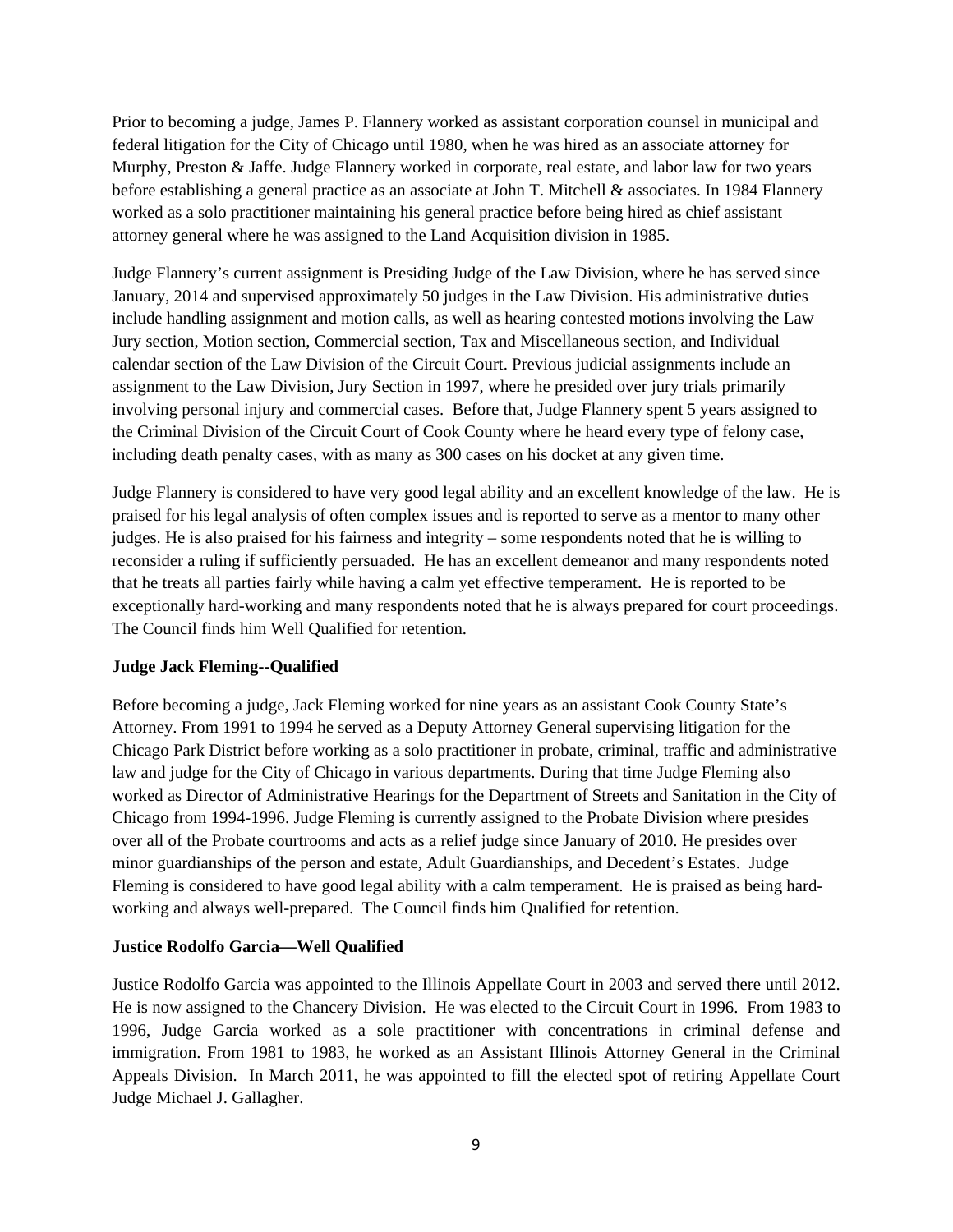As an Appellate Court Judge, Judge Garcia was praised for being well-prepared for oral argument and for issuing well-reasoned, well-written opinions. As a trial judge, he is considered to have very good legal ability and temperament. The Council found him Well Qualified for the Appellate Court during the 2012 primary election. He is also an excellent trial judge. The Council finds him Well Qualified for retention to the Circuit Court.

### **Judge James Gavin--Qualified**

Prior to becoming a judge, James Gavin worked as a partner in general practice at Gavin & Gavin PC in Cook County, Il from 1985-1996. Judge Gavin is currently assigned to the 4<sup>th</sup> Municipal District where he was worked since December, 2007. He hears both municipal and law cases and presides over forcible entry and detainer actions, small claims and administrative matters. Judge Gavin is also head of a specialty court, the Mental Health Court. Judge Gavin's previous judicial assignment included Misdemeanor cases in the  $4<sup>th</sup>$  Municipal District from 2003 to 2007, as well as seven years in the Domestic Relations Division at the Daley Center and in the 6<sup>th</sup> Municipal District. Judge Gavin is considered to have good legal ability. He is praised as a hard-working judge who is fair and respectful to all parties, and knows how to manage his courtroom. The Council finds him Qualified for retention.

### **Justice Robert E. Gordon—Well Qualified**

Prior to becoming a judge, Robert Gordon spent 5 years working as an Associate Partner doing Insurance Defense work at Gordon & Brustin, followed by 10 years as a Partner and Insurance Defense litigator for Gordon Brustin. He then spent another 5 years as a Partner at Gordon, Schaefer, & Gordon, Ltd. where he represented both plaintiffs and defendants in litigation. Gordon then became President of Gordon & Gordon, Ltd. where he spent 15 years in General Litigation.

Justice Gordon is currently a Circuit Court judge sitting by appointment by the Illinois Supreme Court to the Illinois Appellate Court, First District since 2005. Justice Gordon is presiding judge of the Fifth Division and was previously presiding judge of the Sixth Division. Prior judicial assignments also included presiding over jury cases as a Jury trial Judge in the Law Division at Richard Daley Center, and presiding as a Jury Trial judge in the Municipal Division. He reports that he is currently working on a textbook on evidence which has yet to be published. Additionally Judge Gordon is a member of the Appellate Court Administrative Committee.

 Justice Gordon is considered to be a highly knowledgeable Appellate Court Justice who is praised for the quality of his written opinions and for the quality of his questioning during oral argument. He is considered to be exceptionally hard-working and prepared. He was also praised as an excellent trial judge before 2005. The Council finds him Well Qualified for retention to the Circuit Court.

### **Justice Thomas E. Hoffman—Well Qualified**

Prior to becoming a judge, Justice Thomas Hoffman worked as an Assistant Corporation Counsel for the Chicago Department of Law and as an attorney in the private sector. Currently Justice dge Hoffman serves on the Illinois Appellate Court for the First District, where he has worked since 1993. Prior to joining the Appellate Court in 1993, Justice Hoffman served in the Law Division. Justice Hoffman is highly praised for his excellent knowledge of the law and for the quality of his written opinions. He is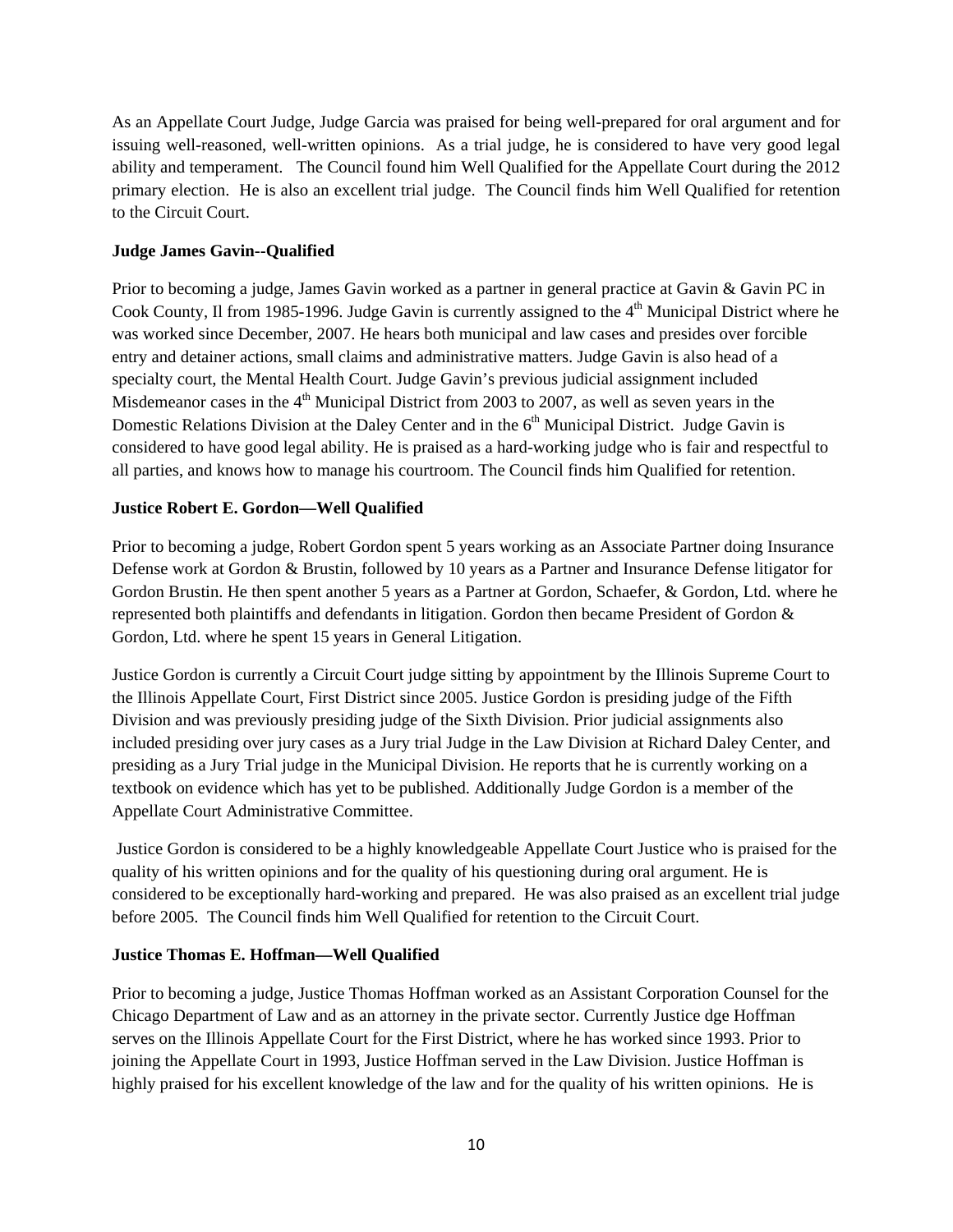respected as a mentor for other judges. He is also praised for his work ethic – he is described generally as being always well-prepared. The Council finds him Well Qualified for retention to the Appellate Court.

### **Judge Margarita Kulys Hoffman--Qualified**

Prior to becoming a judge, Margarita Hoffman's was in private practice and spent four years as staff attorney and primary counsel for the Office of Legal Counsel at the Illinois Department of Mental Health and Developmental Disabilities. She was appointed to the bench by the Illinois Supreme Court in 2006.

Judge Hoffman was assigned to the  $3<sup>rd</sup>$  Municipal District in Rolling Meadows in 2006. She currently presides over misdemeanor cases, violations of supervision and probation, the mental health court and the veteran's court, housing matters, as well as traffic and local ordinance violations. Judge Hoffman is considered to have good legal ability and respondents give her excellent marks for temperament. She is praised for her courtroom management skills. The Council finds her Qualified for retention.

### **Justice Michael Hyman—Well Qualified**

Justice Hyman was assigned to the First Judicial District of the Illinois Appellate Court effective January 2013. He was appointed to the Circuit Court in 2006 after being respected private sector practitioner since 1979. Justice Hyman is a former president of the Chicago Bar Association and the Decalogue Society of Lawyers, and former chair of the Bench and bar Section of the Illinois State Bar Association. He has published numerous articles on legal issues. As a trial judge, Justice Hyman was reported to have very good legal ability and temperament. He was praised for the quality of his written opinions and for his ability to thoughtfully bring about fair settlements. He was and continues to be well-respected for his dedication to improving the judicial system. As an Appellate Court Justice, he continues to be praised for his work ethic and for the quality of his written opinions. He is reported to be well-prepared. The Council finds him Well Qualified for retention to the Circuit Court.

### **Judge Marilyn Johnson—Well Qualified**

Prior to becoming a judge, Marilyn Johnson worked as a staff attorney for the Legal Assistance Foundation in Chicago providing civil representation of indigent clients. She then worked for a year is Chief Assistant Corporation Counsel for the City of Chicago, Department of Law, followed by nine years as Deputy Corporation Counsel in the same department. Between November 1994 and December 1995 Johnson worked as General Counsel for the Chicago Housing Authority, before becoming General Counsel for the Chicago Board of Education. In March, 2003 she began working as Chief of Staff for the Illinois State Toll highway Authority in a managerial/administrative capacity until 2006.

Judge Johnson is assigned to the Child Protection Division of the Cook County Court, where she has served since 2006. Judge Johnson is widely praised for being a hard-working jurist who is very knowledgeable. She has very good legal ability, as demonstrated by both her performance as a judges and in the wide array of professional positions she held before becoming a judge. She is praised for combining her legal knowledge with common sense – a combination praised by practitioners. Her opinions are considered well-reasoned. The Council finds her Well Qualified for retention.

### **Judge Rickey Jones--Qualified**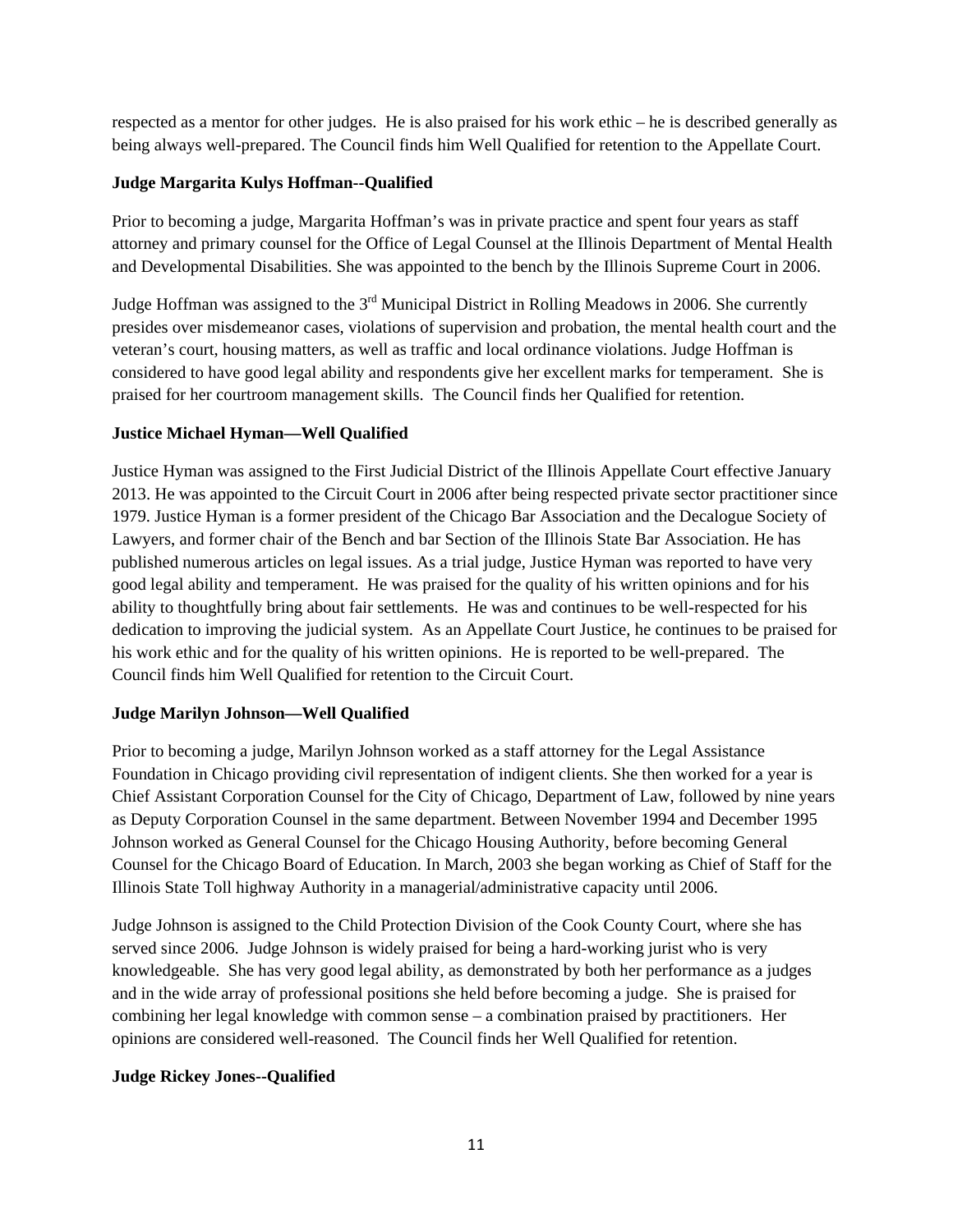Prior to becoming a judge, Rickey Jones worked as a Judge Advocate for the General Corp. U.S. Navy at the Naval Training Center in Great Lakes, Illinois. Jones' was prosecution and/or defense counsel at military court-martials, medical and disciplinary discharge boards and as special assistant U.S. Attorney. After 4 years at the Naval Training Center, Jones became an Assistant State's Attorney in Cook County where he worked in the Juvenile Prosecutions and Child Protection Division from 1990 to 1996.

Judge Jones is currently assigned to Criminal Court, Courtroom 304 where he has presided over trials, motions and related hearings involving felony cases since February, 2003. Previously he presided over misdemeanor trials, motions and related hearings including those for issuance of civil and criminal orders of protection in Domestic Violence Court. Judge Jones is considered to have good legal ability who is praised for being well-prepared. He reported treats all parties fairly and his rulings are considered wellreasoned. He is considered to be a solid jurist. The Council finds him Qualified for retention.

### **Judge Themis Karnezis – Well Qualified**

Prior to becoming a judge, Themis Karnezis worked as a lawyer in criminal, workers' compensation and real estate tax matters. He then served as an Associate Judge and, later as a Circuit Judge. From 1983 to 1998 he was assigned to the Criminal Division. He then went to the Law Division, and became the Presiding Judge of the Fourth Municipal District in 1999. He was appointed to the Illinois Appellate Court in 2002 and served there until 2012. Judge Karnezis then served as Supervising Judge at the Traffic Center. In 2014, he was transferred to the Law Division. Judge Karnezis has been regarded as one of the Circuit Court's best trial judges and was considered an excellent Appellate Justice, as well. He has outstanding legal knowledge, integrity, temperament, and diligence. He serves as a mentor to practitioners and to other judges. Some lawyers are reporting that recently Judge Karnezis has been having difficulty with stamina, but the Council notes that for most of his career Judge Karnezis has been an outstanding jurist. The Council finds him Well Qualified for retention based on the totality of his career.

### **Judge Kerry M. Kennedy--Qualified**

Prior to becoming a judge, Kerry Kennedy worked as Assistant Cook County Public Defender from 1979 to 2002. Currently Judge Kennedy is assigned to the Fifth Municipal District hearing the priority call, violation call, and preliminary hearings. Judge Kennedy is considered to be a knowledgeable jurist doing a good job in his current assignment. The Council finds him Qualified for retention.

### **Judge Kathleen Kennedy—Qualified**

Prior to her election to the Circuit Court in 1996, Kathleen Kennedy worked as a law clerk to Illinois Appellate Justice Dom Rizzi, and to then U.S. Magistrate Lefkow. She was a supervising attorney in the Cook County Public Guardian's Office for approximately five years, and a Circuit Court hearing officer in child protection cases for approximately two years. Her initial assignment as a judge was to the expedited child support calendar and served there until 2008. From 2008 to 2012 she was assigned to an individual calendar in the Domestic Relations Division. In 2012 she was assigned to the Chancery Division. All respondents say she is regarded as well-informed in the law and thorough in her handling of the matters coming before her. She is always well-prepared and conducts whatever research is necessary. She is praised for her legal ability, with many respondents saying she could handle cases in any division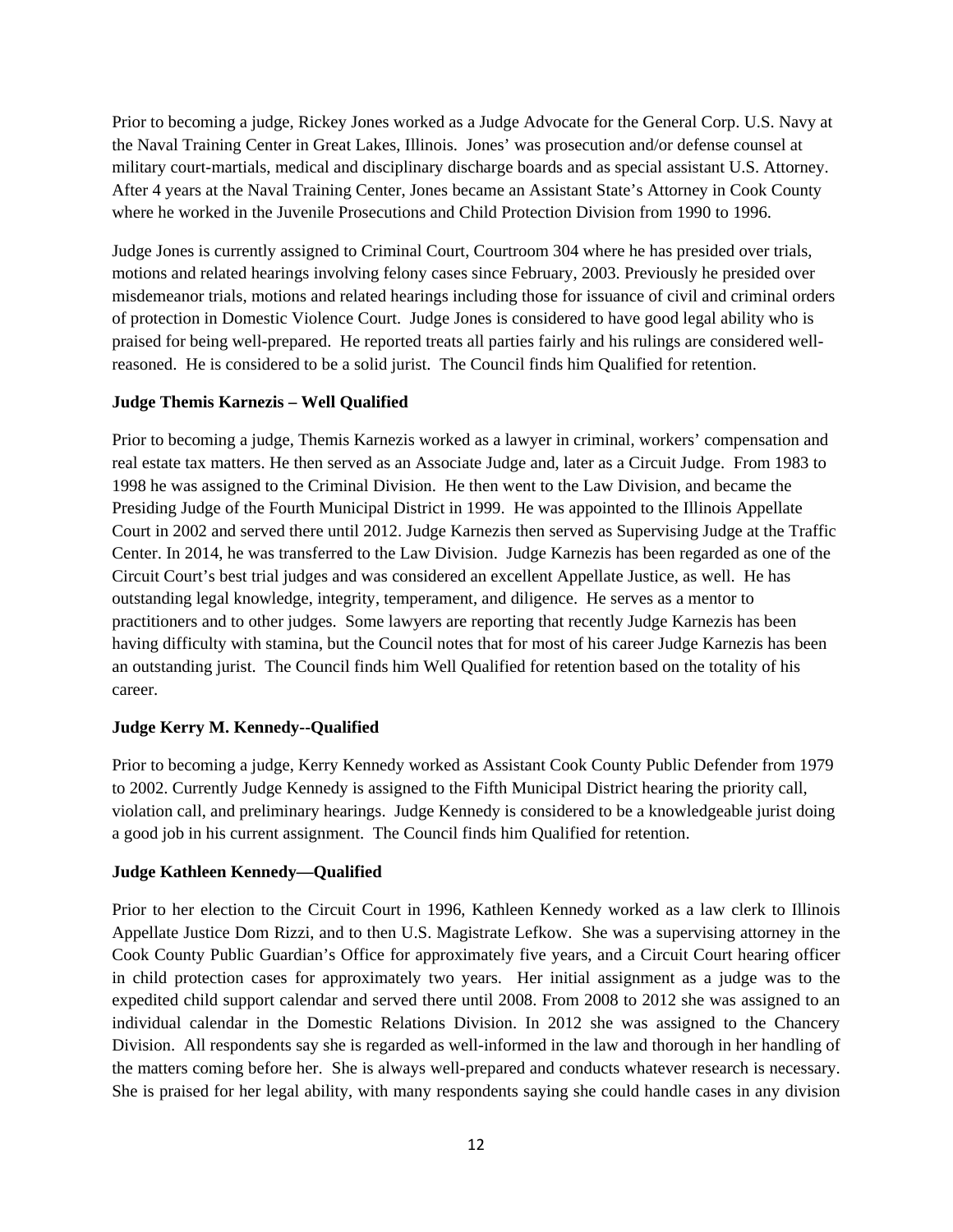of the Circuit Court. Several respondents who appeared before her in the past praised her for her ability to deal with pro se litigants. The Council finds her Qualified for retention.

### **Judge Diana Lee Kenworthy--Qualified**

Prior to becoming a judge, Diana Kenworthy was an Assistant Cook County Public Defender from 1996 to 2000. In 2004, she began working as an arbitrator for the Circuit Court's Mandatory Arbitration Program before becoming a hearing officer in the Metropolitan Water Reclamation District. Between 2000 and 2008 Kenworthy also developed her practice as a partner at Jester, Kenworthy and Eagle LLC. She was elected to the bench in 2008. Currently, Judge Kenworthy sits in the Domestic Violence Division, but prior to that assignment she served in the First Municipal District in both Traffic Court and the branch courts where she presided over misdemeanor cases and felony preliminary hearings. Judge Kenworthy is considered to have good legal ability and is praised for her courtroom management skills. She is considered to be adept at dealing with unrepresented parties appearing before her – a substantial number in her current assignment. The Council finds her Qualified for retention.

### **Judge Maureen Ward Kirby--Qualified**

Prior to becoming a judge, Maureen was partner at Bell, Boyd and Lloyd (now known as KL Gates), after spending seven years there as an associate and summer associate between 1989 and 1995. Judge Kirby was appointed to the bench by the Illinois Supreme Court in 2007, and was elected to the bench in 2008. Currently she is assigned to the County Division where she has served since 2009. Judge Kirby presides over adoptions, civil mental health proceedings, election disputes, tax disputes and other matters. Judge Kirby served from January 2008 through early September 2009 in the Domestic Relations Division, where she was assigned to the domestic violence courthouse.

Judge Kirby is considered to have very good legal ability. She is praised for her knowledge of the law and for her well-reasoned opinions. She is described as "meticulous" in her work as a jurist and is always well-prepared. She is courteous and polite on the bench and is reported to be respectful to every party appearing before her. She is praised for her courtroom management skills. She is considered hardworking and diligent. The Council finds her Qualified for retention.

## **Judge William G. Lacy—Well Qualified**

Prior to becoming a judge, William G. Lacy spent six and a half years as an Assistant Cook County State's Attorney, two years as an associate doing personal injury defense work for Fidelity National Law Group, and nearly five years as a partner at Tressler LLP doing insurance defense work. He was elected to the bench in 1996. Currently, Judge Lacy is assigned to the Criminal Division, Courtroom 604 where he has served since 2001. His previous judicial duties include an initial assignment to the 1<sup>st</sup> Municipal District, followed by three years as an evening narcotics judge, before being assigned as a back-up judge in the criminal division. Judge Lacy is considered to have good legal ability and exhibits a professional demeanor on the bench. He is respectful of all parties. He is praised for his decisiveness and is wellregarded as a jurist. The Council finds him Well Qualified for retention.

### **Judge Marjorie Laws—Well Qualified**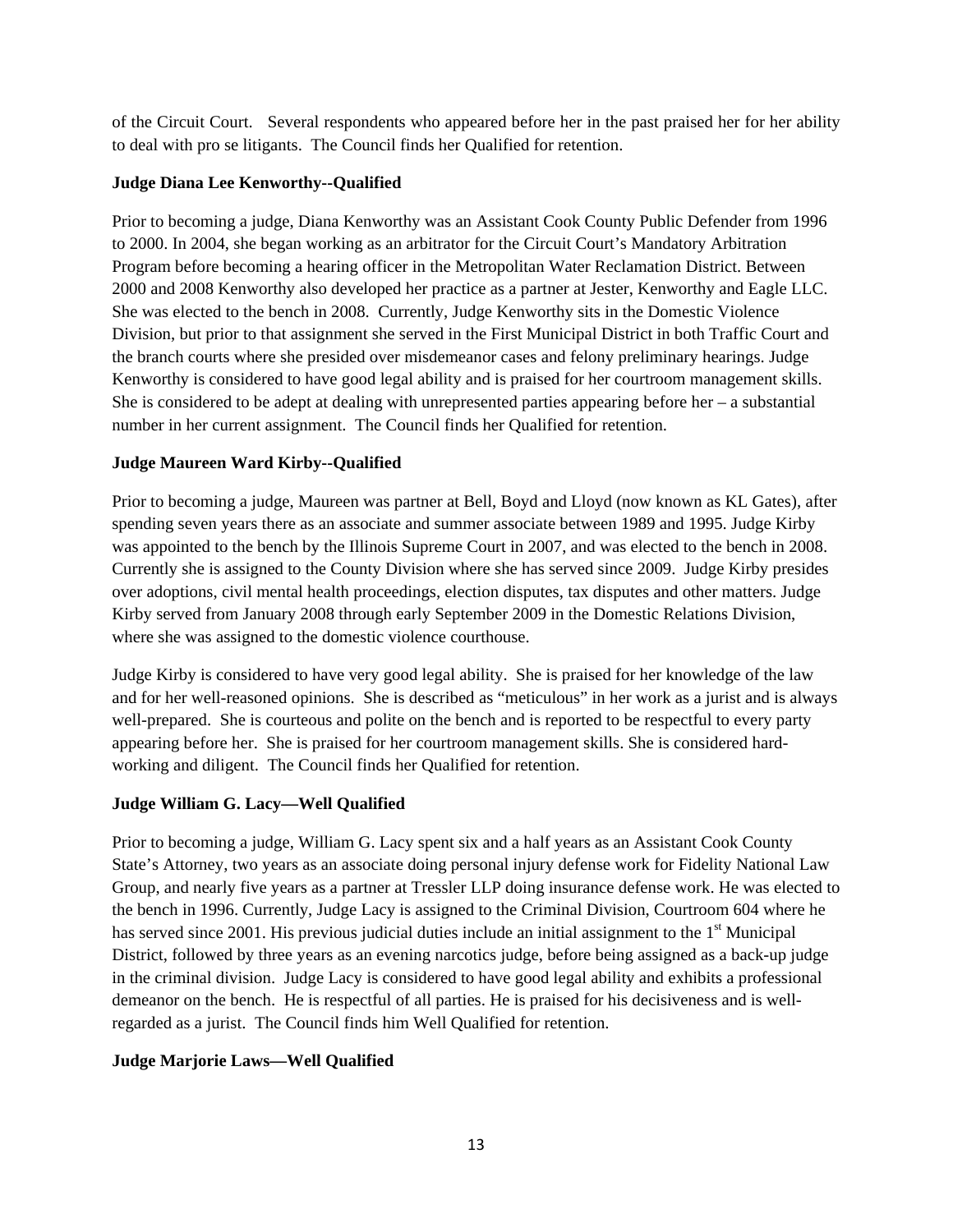Prior to becoming a judge, Marjorie Laws worked as an Assistant Cook County State's Attorney. She did criminal litigation in the Public Interest Bureau doing Child Support Enforcement and Consumer Fraud cases; she worked as a trial assistant in the First Municipal District, followed by six years in the Felony Trial Division. Earlier in her career Judge Laws was a title examiner for the Chicago Title and Trust Company and was a partner at Cunningham and Cunningham where her practice primarily engaged in civil litigation with an emphasis on corporate, real estate, and domestic relations law.

Judge Laws is currently the Presiding Judge of the Sixth Municipal District. Her previous judicial duties include eight years assigned to the Criminal Division at  $26<sup>th</sup>$  and California handling a felony caseload. Before becoming a presiding judge she spent several years assigned to the First Municipal District and to the Juvenile Justice Division. Judge Laws is considered to have very good legal ability and is respected as both a trial judge and as an administrator. As a judge, she is reported to be well prepared and to treat all parties fairly and respectfully. She is praised for her courtroom management skills. As an administrator, she has worked to improve the Sixth Municipal District, including working to improve the quality of the judiciary. She has worked to establish programs designed to improve access to justice. The Council finds her Well Qualified for retention.

### **Judge Cassandra Lewis—Qualified**

Prior to becoming a judge, Cassandra Lewis spent nine years in private practice and two years as an Assistant Kane County State's Attorney. She was elected to the bench in 2002. She was recently assigned to the Law Division, but spent most of her current judicial term assigned to the First Municipal District hearing jury trials. Many lawyers report that Judge Lewis is doing a good job in her assignment in the First Municipal District. She is praised for her temperament and fairness. The Council finds her Qualified for retention.

### **Judge Thomas Lipscomb--Qualified**

Prior to becoming a judge, Thomas Lipscomb spent five years as a Cook County Public Defender before entering private practice. Since December 2013, Judge Lipscomb has been assigned to room 2105 hearing jury trials and contested motions. He previously served in the Law Division Trial section following his assignment to the First Municipal District, Civil Trial Section. From March 2003 to 2007 he was assigned to the Forcible Entry and Detainer Section of the First Municipal District. Judge Lipscomb is considered to have good legal ability, and he is praised for well-reasoned opinions. He is reported to have good temperament and is praised for being hard-working. The Council finds him Qualified for retention.

### **Judge Pamela Loza—Well Qualified**

Prior to becoming a judge, Pamela Loza was a partner at Loza & Associates, Ltd., where handled mostly divorce and criminal cases in numerous counties in Illinois. She also spent time as partner at Cameron, Loza & Associates and Cameron, Loza and Walsh, P.C. from 1987-2002 and 1984-1987 respectively. As an associate at Marder & Seidler Ltd. she practiced in divorce and criminal court after four years working as a Cook County assistant state's attorney.

Currently Judge Loza is supervising judge in the Parentage/Child Support Enforcement Department of the Domestic Relations Division. She is responsible for day to day operation of the department and its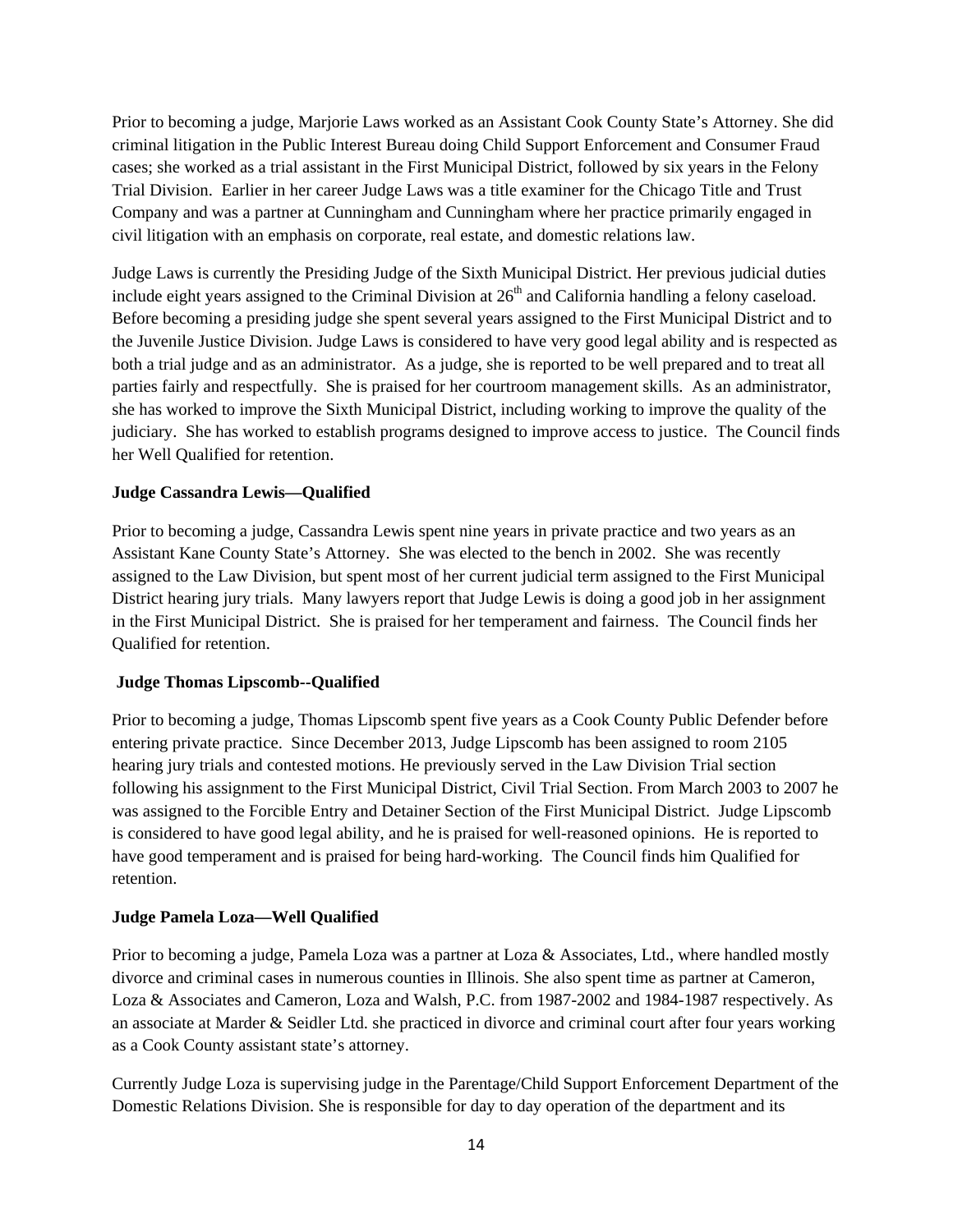numerous personnel, and has her own daily status and trial calls. Previous judicial service includes a year as a judge in traffic court and four years as a trial judge in the domestic relations division from 2009 - 2012. Judge Loza is considered to have very good legal ability and is described as being very knowledgeable about the law. Most lawyers say she has good temperament – exhibiting patience that respondents tell us is necessary in her current assignment. She is praised for being able to manage a high volume courtroom. She is considered to be well-prepared and is respectful of the parties before her. She has participated in major efforts to bring about systemic reform of the Domestic Relations Division. The Council finds her Well Qualified for the Circuit Court.

#### **Judge Patricia Martin—Well Qualified**

Prior to becoming a judge, Patricia Martin was a career Assistant Cook County Public Defender. She was elected to the bench in 1996. She served in the Child Protection Division through July 1998, when she was transferred to the Law Division. She returned to the Child Protection Division as Presiding Judge in January 2000. She has been instrumental in creating new approaches to juvenile justice. She teaches and lectures extensively on representation of minorities in foster care, educational outcomes for children in foster care, and mediation in child protection cases. Respondents with experience with Judge Martin as a trial judge reported that she has a very good grasp of the law and that she controlled the courtroom well. Respondents with knowledge of her abilities as a presiding judge praised her administrative abilities and many praised her innovations and her training of judges. The Council finds her Well Qualified for retention.

### **Judge Mary Ann Mason—Well Qualified**

Justice Mary Anne Mason was appointed to the Illinois Appellate Court in July 2013. She was appointed to the Circuit by the Illinois Supreme Court in 2000, and was elected to the Circuit Court in 2002. After serving in the Traffic Division, she served for two years in the Juvenile Justice Section. From July 2003 to July 2013 she was assigned to the Chancery Division presiding over cases involving injunctive relief, declaratory judgments, administrative reviews, partnership and corporate disputes, trust construction, and restrictive covenants. Before taking the bench, she worked in the Civil Division of the U.S. Attorney's Office and worked for Kevin M. Forde, Ltd (now the Forde Law Offices) doing commercial litigation and appeals. Before going on the bench, she had extensive experience in complex litigation and appellate matters.

Justice Mason has been hearing cases as an Appellate Justice for about a year. Lawyers report generally that she is well-prepared and is active during oral argument. Respondents who have received written opinions say her opinions are well-reasoned and well-written. As a judge in the Chancery Division, she was reported to have very good legal ability and temperament. Many respondents commented on their impression that she understood even complex issues. Off the bench, Justice Mason has lectured widely on issues considered in the Chancery Division. She reports that she prepares materials for the Judicial Conference. She also reports that as chair of the Illinois Supreme Court Committee on Discovery Procedures, she participated in preparing a report to the Illinois Supreme Court "regarding the status of ediscovery rules nationwide." The Council finds her Well Qualified for retention.

#### **Judge Veronica Mathein--Qualified**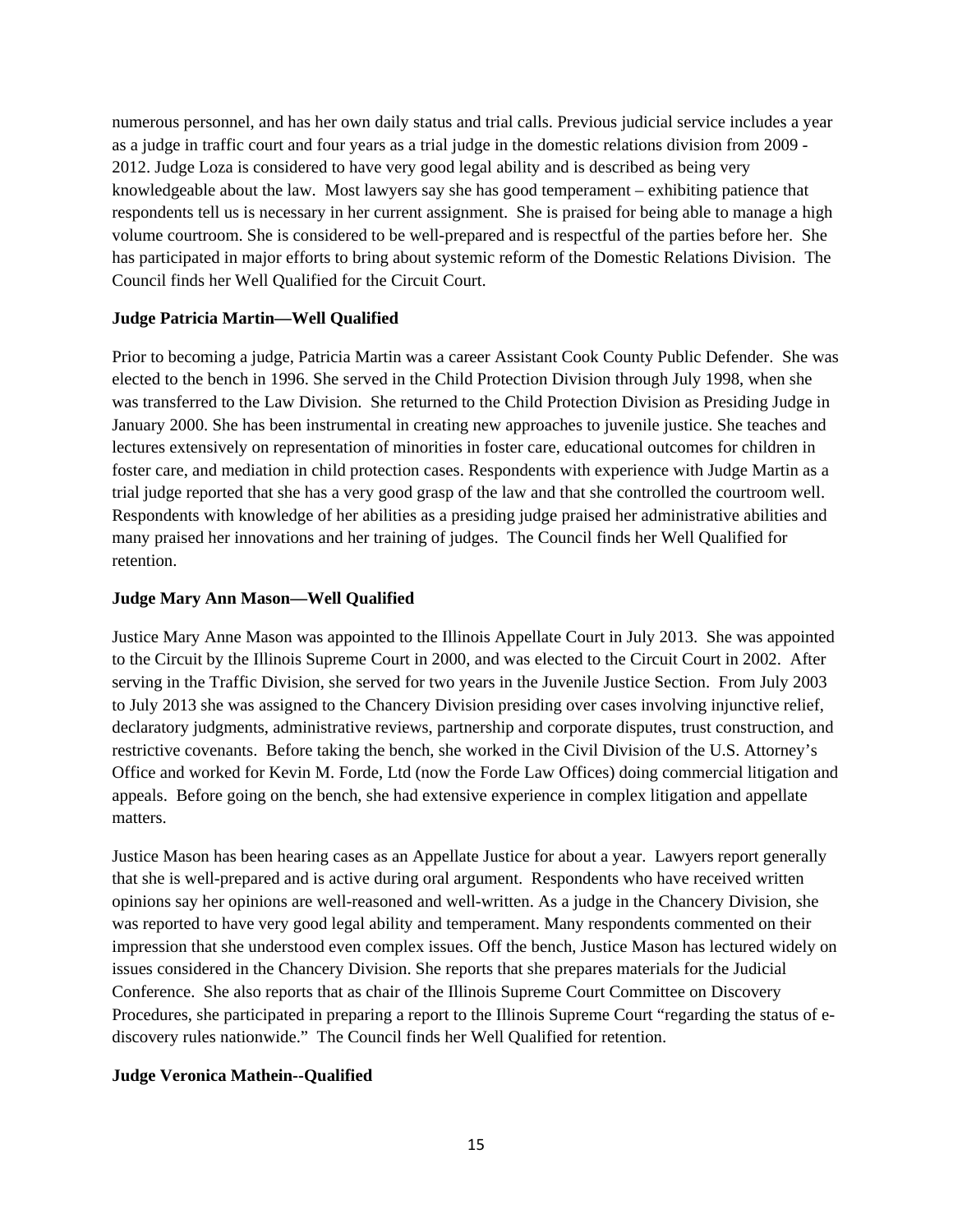Prior to becoming a judge, Veronica Mathein was in private practice focusing on residential and commercial real estate and domestic relations. She has been assigned to the Domestic Relations Division since her election to the bench in 1996. Judge Mathein is reported to have good legal ability and knowledge of the law. She is considered to be well-prepared and decisive in her rulings. She is reported to have good temperament and is praised for her courtroom management. The Council finds her Qualified for retention.

### **Judge Sheila McGinnis--Qualified**

Prior to becoming a judge, Sheila McGinnis was an Assistant Cook County State's Attorney, and before then, she had been employed as a victim/witness specialist with the Cook County State's Attorney's Office. Judge McGinnis is currently dually assigned to the Fifth Municipal District and the Domestic Violence Division. Judge McGinnis' previous judicial assignments included civil cases, administrative duties, traffic/misdemeanor cases, jury misdemeanors and domestic violence cases at the First Municipal District from Dec. 2002 until July 2010. Lawyers report that Judge McGinnis is a solid jurist, with good legal ability and temperament. She is praised for being fair and respectful to all parties appearing before her, and for her courtroom management skills generally. She was arrested in a highly publicized DUI in 2008, but despite being given a reprimand by the Judicial Inquiry Board, there are no indications that there is a continuing problem. The Council finds her Qualified for retention.

### **Judge Dennis McGuire--Qualified**

Prior to becoming a judge, Dennis McGuire worked in the Cook County State's Attorney's Office, initially in the Hospitals and Special Litigation Unit representing Cook County Hospital in the Circuit Court in the areas of collection, probate and building zoning. In 1992 McGuire pivoted to real estate tax litigation and represented Cook County along with the Treasurer, Assessor and Collector in the Circuit Court of Cook County and Appellate Court. Currently Judge McGuire serves in the First Municipal Division on Torts and Contract non-jury cases. His assignment there began in 2006 after five years working in Traffic court in the First Municipal Division. Judge McGuire is considered to have good legal ability. He is reported to have good temperament and to be respectful of all parties. The Council finds him Qualified for retention.

### **Judge Kathleen Marie McGury--Qualified**

Prior to becoming a judge, Kathleen McGury served as an Assistant Cook County State's Attorney, working in both the Criminal and Civil Divisions. She was appointed to the bench by the Illinois Supreme Court in 1995 and was elected to the bench in 1996. Currently, Judge McGury is assigned to the Probate Division where she has presided over guardianships of the person and estate of adults with disabilities. Between 2011 and 2013 she was handling Minor Guardianships and Estates. Her previous judicial duties include the Child Protection Division and the Fourth Municipal District. The Council in its 2008 evaluation of Judge McGury found that she had significant difficulties on the bench in the Probate Division where she had just been assigned. The current evaluation concluded that lawyers consider her to be doing a good job on the bench. She is considered to have good legal ability and temperament. She has successfully transitioned to a more difficult judicial assignment, and she is praised for being well prepared. The Council finds her Qualified for retention.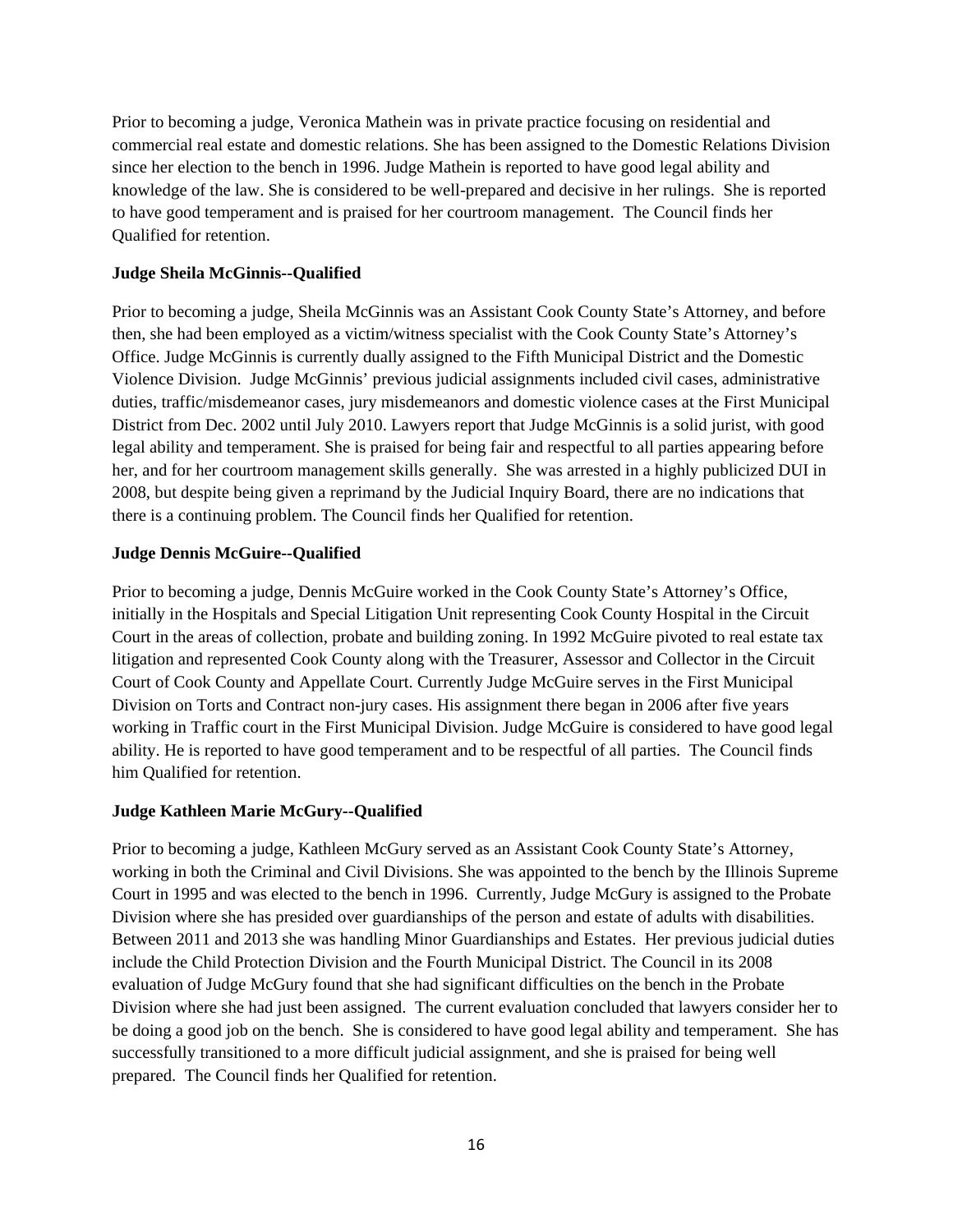#### **Judge Lewis Nixon--Qualified**

Prior to becoming a judge, Lewis Nixon was regional counsel for the United States Department of Housing & Urban Development from 1983 until 2002. Before that, Judge Nixon was a trial attorney for the Burlington Northern Railroad Council Law Department until 1983, after which he was an associate at Conklin &Adler from 1979-1980. Judge Nixon began his professional career as an assistant to the Northern District of Illinois State's Attorney from 1975 to 1979. He became an Associate Judge in 2001 and was elected to the bench in 2002. Judge Nixon is currently the Supervising Judge of the Mortgage Foreclosure/ Mechanics Lien Section of the Chancery Division. Judge Nixon's previous judicial assignments included sitting at the Chancery division hearing Mechanics Lien cases until 2008, when he was appointed Supervising Judge. Judge Nixon is considered to have very good legal ability. He is praised for his courtroom management. Many lawyers praise him for giving pro se litigants information about the process and gives them an opportunity to be heard. Some respondents claim that he can be slow to rule, but most lawyers say that he is a solid jurist who is balancing the duties of an administrator and a trial judge. The Council finds him Qualified for retention.

### **Judge William O'Brien--Qualified**

Prior to becoming a judge, William O'Brien served as an Assistant Cook County State's Attorney since May 1985. He was elected to the bench in 2002. Judge O'Brien Judge O'Brien is currently dually assigned to the Criminal Division and the Second Municipal District where he conducts bench and jury trials, motions, post-conviction proceedings, bond hearings and guilty pleas. Judge O'Brien's previous judicial assignments included bond hearings, ordinance violations, preliminary hearings, traffic citations, and misdemeanors and domestic violence calls in the 2<sup>nd</sup> Municipal District. Judge O'Brien is considered to be a very experienced and knowledgeable judge. His is considered to have good legal ability and a professional demeanor on the bench. The Council finds him Qualified for retention.

### **Judge Ann O'Donnell—Not Qualified**

Prior to becoming a judge, Ann Louise O'Donnell served as an Assistant Cook County Public Defender between 1987 and 1995. She was a solo practitioner focusing on criminal defense matters between 1995 and 2008. She was elected to the bench in 2008. She currently presides over the Preliminary Hearing Call. Her past assignments include serving as a floating judge in misdemeanor and felony branch courts. Lawyers report that she has the legal ability and knowledge necessary for her current assignment. Many lawyers, however criticize her judicial temperament as being unduly flip, sarcastic and rude. Judge O'Donnell was criticized by some lawyers for a recent practice (within the past year) of refusing to appoint an Assistant Public Defender to a number of indigent defendants in the belief that family members should have been paying for a private lawyer. She was doing this while failing to conduct a required indigency hearing – defendants were not being asked to complete the asset and liability form provided by the Circuit Court. More egregiously, she required certain of those defendants to return to her courtroom the next day with a private attorney, and continued to order these defendants to return each and every day until they were represented by private counsel. This sometimes went on for weeks, and was described by many as an abusive practice. Chief Judge Evans has now issued a General Order requiring an indigency determination before an Assistant Public Defender can be appointed or denied.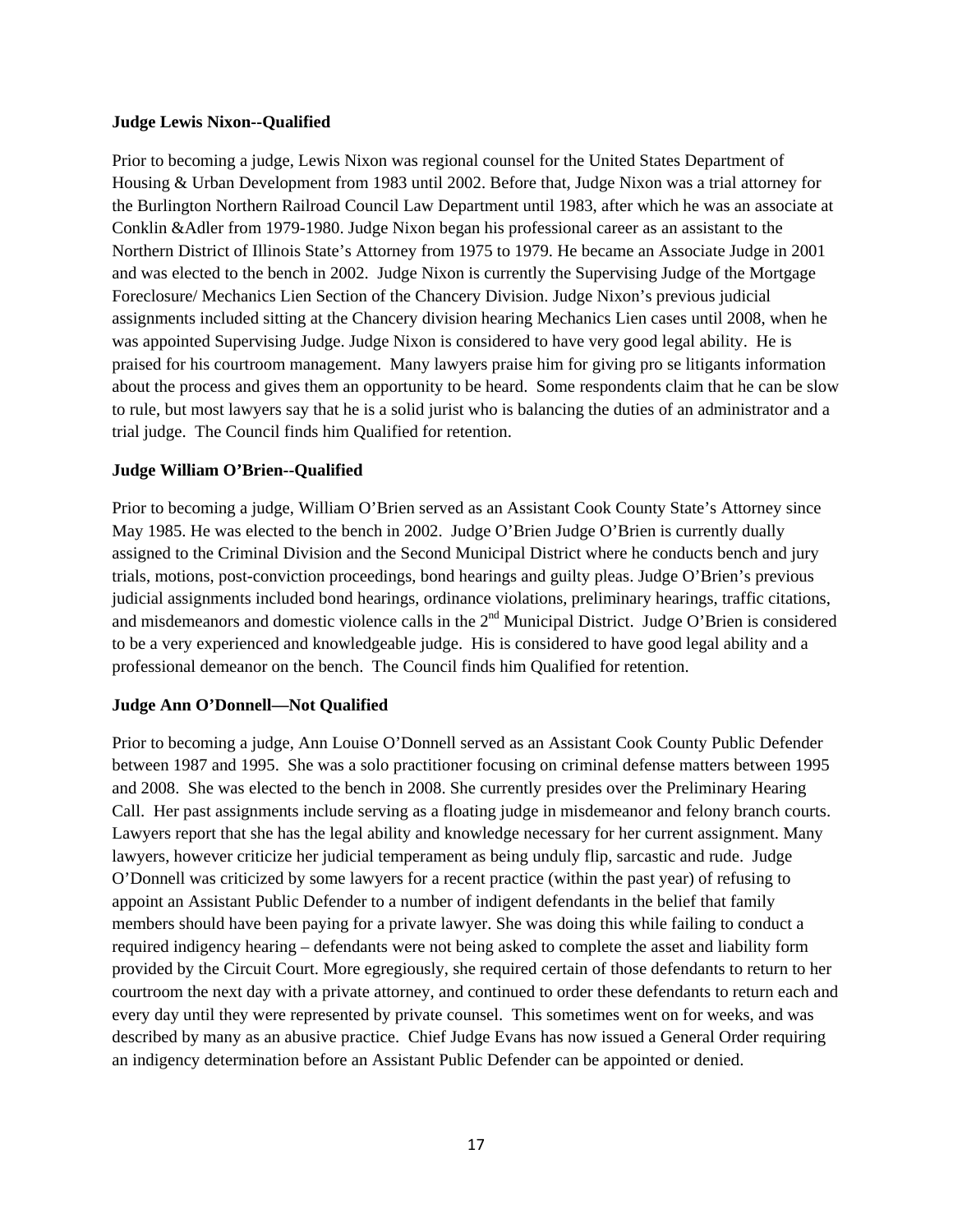Judge O'Donnell apparently now often requires defendants to complete an affidavit of assets and liabilities before she decides whether an Assistant Public Defender is to be assigned. It is now much more common for an Assistant Public Defender to be appointed in her courtroom. The Council must weigh the positive comments we heard against the negative comments regarding her temperament and her recent actions regarding the appointment of counsel. The Council finds her Not Qualified for retention.

#### **Judge James O'Hara--Qualified**

Prior to becoming a judge, James O'Hara was a solo practitioner in Chicago and also served as an Assistant Cook County Public Defender and as an Assistant Illinois Attorney General. Judge O'Hara is currently sitting at the Law Division hearing motions cases. Judge O'Hara's previous judicial assignments included traffic court cases from June 2008 to August 2010. Judge O'Hara is considered by lawyers to have good legal ability and temperament. He is praised for his legal knowledge. The Council finds him Qualified for retention.

### **Judge Eileen O'Neill Burke--Qualified**

Prior to becoming a judge, Eileen O'Neill Burke was a solo practitioner for seven years. Before that, Judge Burke was an Assistant Cook County State's Attorney for Cook County for 10 years. Judge Burke is currently assigned to the Law Division presiding over commercial calendar cases. Judge Burke's previous judicial assignments included motion calls and tax and miscellaneous remedies cases. Judge Burke is considered to have good legal ability. She is reported to have a good temperament and to be well-prepared. She has a professional demeanor and is praised for being fair to all parties while moving her court call sufficiently. The Council finds her Qualified for retention.

#### **Judge Sebastian Patti—Well Qualified**

Prior to becoming a judge, Sebastian Thomas Patti was Assistant Regional Counsel at the US Environmental Protection Agency and practiced federal civil environmental enforcement litigation from 1979-1995. Judge Patti is currently the presiding judge of the Domestic Violence Division of the Circuit Court of Cook County. Judge Patti previously sat at the Chancery Division from 2010 to 2011, and then as appointed to the First Division Appellate Court from 2009 to 2010. He served as the supervising judge of the Housing Court between 1999 and 2009. Judge Patti was first appointed to the bench by the Illinois Supreme Court in 1995. Judge Patti is considered to have very good legal ability and a dedication to improving the administration of justice. He is considered to be exceptionally knowledgeable about the law and has an excellent temperament. He serves as a mentor to other judges. The Council finds him Well Qualified for retention.

### **Judge Edmond Ponce de Leon--Qualified**

Prior to becoming a judge, Edmund Ponce de Leon had a private practice and litigated criminal, family law, probate and real estate cases. Judge Ponce de Leon is currently the Presiding Judge of the County Division. His previous judicial assignments included the  $4<sup>th</sup>$  Municipal District Presiding Judge from 2002 to 2010, the commercial section of the Law Division from January 2001 to March 2001 and the Domestic Relations Division from 1996 to 2001. Throughout these divisions he heard a variety of civil cases, municipal violations, misdemeanor and felony matters, commercial cases, pre-trial motions, bench trials, jury trials and divorce and paternity matters. Judge Ponce de Leon is considered to have good legal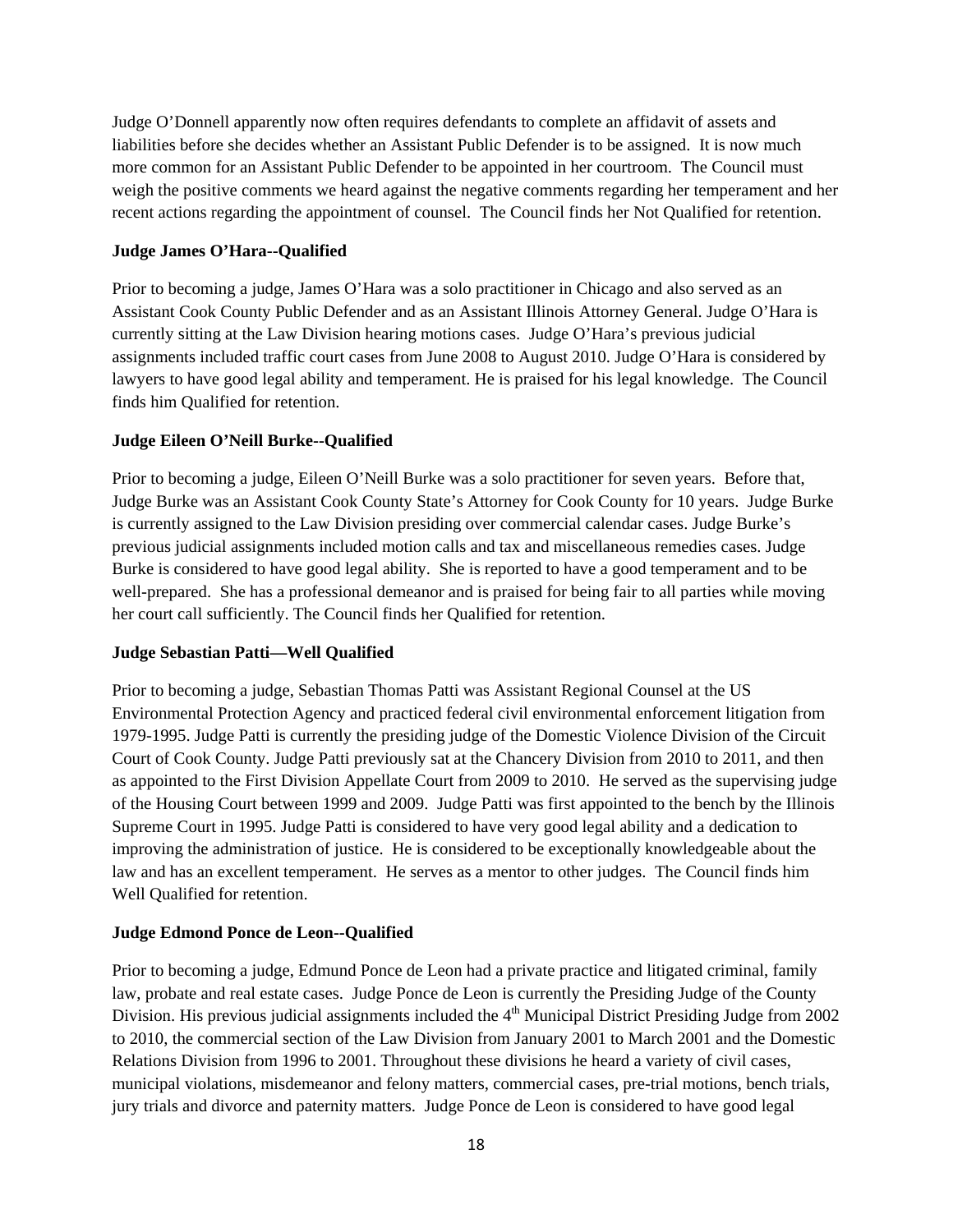ability and temperament. He has sought to improve the administration of justice as the presiding judge. The Council finds him Qualified for retention.

### **Judge Jackie Marie Portman--Qualified**

Prior to becoming a judge, Jackie Marie Portman was general counsel at the Independent Police Review Authority from 2005 to 2008. From 1998 to 2005, Judge Portman served as an Assistant Cook County State's Attorney Judge Portman is currently the Presiding Judge of Adult Redeploy Illinois for the First Municipal District as well as the Presiding Judge of the State's Attorney Office Deferred Prosecution Program. From November 2008 to March 2009, Judge Portman's previous judicial assignments included First Municipal District traffic court hearings, motions and bench trials and domestic violence cases in the First Municipal District. Judge Portman is considered to have good legal ability and is praised for being a hard-working jurist who cares about well-being of defendants in her courtroom. She is praised for her ability to manage her court call. A few defense counsel complain that she can get inappropriately "animated" in the courtroom, but most respondents praised her temperament. She is reportedly always well-prepared. The Council finds her Qualified for retention in her current assignment.

### **Judge Joan Powell—Qualified**

Prior to becoming a judge, Joan Powell was an Assistant State's Attorney for the Civil Division of Cook County from 2000 to 2006. Between 1996 and 2000 she served as judicial law clerk for two Circuit Court judges. Judge Powell began her professional legal career in 1992 as a solo practitioner of contract cases and family law. Judge Powell was elected to the bench in 2008. She is currently sitting at the Law Division hearing jury trials. Judge Powell's previous judicial assignments included the Commercial Calendar in the Law Division. Before the Law Division, she heard Forcible Entry and Detainer jury cases. Judge Powell is considered to have good legal ability. She is reported to be hard-working and to have a good temperament. The Council finds her Qualified for retention.

### **Judge James L. Rhodes--Qualified**

Prior to becoming a judge, James L. Rhodes was an Assistant Cook County Public Defender from 1975 until 1996. There, he worked on appeals, the homicide task force, and the Multiple Defendant Division. Judge Rhodes is currently sitting as a back-up judge in the  $6<sup>th</sup>$  Municipal District, covering criminal and traffic cases. Judge Rhodes' previous judicial assignments included service in the Sixth Municipal District hearing misdemeanor, traffic and felony cases from 1999 to 2013. Judge Rhodes is considered to have good legal ability. However, some lawyers report that Judge Rhodes is thought to be biased in favor of defendants. In 2008, the Council noted this observation but found that after a review of appellate court decisions and extensive interviews that was no clear evidence of this bias. There is no evidence of any change during the current evaluation. The Council finds him Qualified for retention.

### **Judge James G. Riley--Qualified**

Judge James G. Riley was elected to the Circuit Court in 1996 and currently sits in the Probate Division. He has been in this Division for most of his judicial career. He was in private practice before being elected to the bench. He teaches at the John Marshall Law School.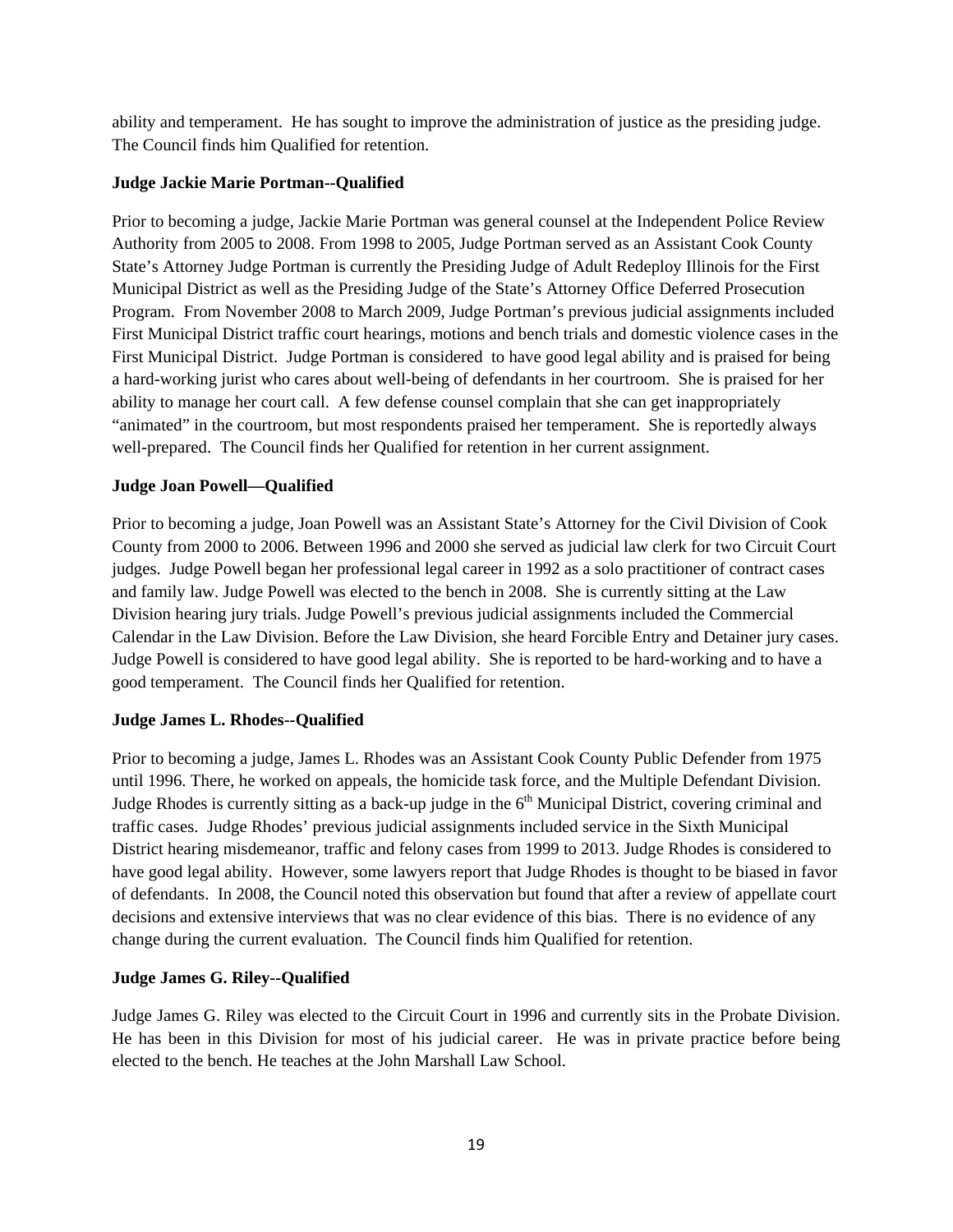He is regarded as being knowledgeable about the law and a good problem-solver. He listens to all parties before him and is praised for his even-temperament, integrity and decisiveness. The Council finds him Qualified for retention.

### **Judge Anita Rivkin-Carothers--Qualified**

Prior to becoming a judge, Anita Rivkin-Carothers was in private practice between 1987 and 2007 doing complex criminal defense litigation.. She also for several years as an Assistant Cook County Public Defender in the felony trial division. Judge Rivkin-Carothers is currently sitting at the First Municipal District where she presides over bodily injury and property damage jury trials. Judge Rivkin-Carothers is considered to have good legal ability. She is praised for her temperament and for being respectful of all parties appearing before her. She is reportedly fair to parties and is knowledgeable about the law. The Council finds her Qualified for retention.

### **Judge Patrick T. Rogers--Qualified**

Prior to becoming a judge, Patrick T. Rogers was in private practice. He was appointed as a Hearing Officer for parking citations and traffic offenses. He also served as an Assistant Cook County State's Attorney. Judge Rogers is currently sitting in the Fifth Municipal District. He was elected to the bench in 2008. Judge Rogers is considered to have good legal ability and temperament. He is reported to be knowledgeable and he is praised for the quality of his opinions. He is often asked to mentor other judges. The Council finds him Qualified for retention.

### **Dominique Ross—Qualified**

Prior to becoming a judge, Dominique Ross was a solo practitioner. She was elected to the bench in 2008. She currently serves as a trial judge in the Domestic Relations Division. Judge Ross is considered to have good legal ability and temperament. She is praised for being respectful of unrepresented litigants. The Council finds her Qualified for retention.

### **Judge Kristyna C. Ryan--Qualified**

Prior to becoming a judge, Kristyna C. Ryan was in private practice. Judge Ryan is currently sitting at the Fourth Municipal District. Additionally, she is assigned to Drug Treatment Court. Judge Ryan was elected to the bench in 2008. She was assigned to the Fourth Municipal District in 2010. Judge Ryan had little litigation experience when she was elected to the bench and faced a substantial learning curve. But lawyers now report that she has become a hard-working jurist with good legal knowledge and ability to manage her courtroom. The Council finds her Qualified for retention.

### **Judge Patrick J. Sherlock--Qualified**

Judge Patrick J. Sherlock was appointed to the Circuit Court in 2007. From 1994 to 2007, Judge Sherlock worked as a sole practitioner specializing in commercial litigation. From 1990 to 1994, he worked for two private law firms doing commercial litigation. He is assigned currently to the Commercial Calendar Section of the Law Division. His past assignment includes the First Municipal District where he heard post-judgment enforcement matters. He is reported to have a good temperament with good courtroom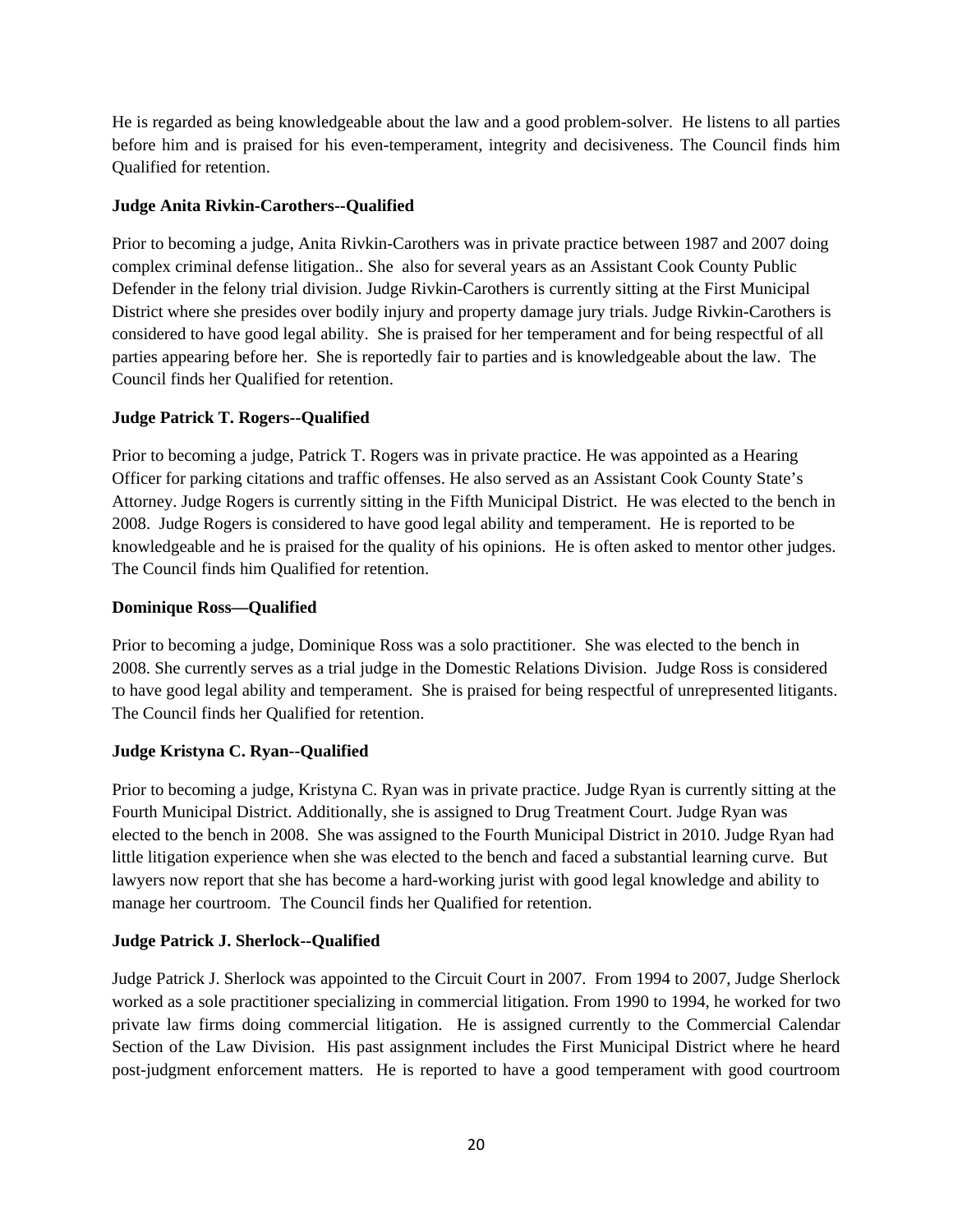management skills. He is praised for his ability to handle pro se litigants with respect and professionalism. The Council finds him Qualified for retention.

### **Judge Laura Marie Sullivan—Qualified**

Prior to becoming a judge, Laura Sullivan served as an Assistant Cook County State's Attorney as both a trial attorney and as a supervisor. Judge Sullivan is currently sitting at the First Municipal District, where she presides over bond hearings. She was first elected to the bench in 2002. Judge Sullivan's previous judicial assignments included the Traffic Court, Felony Preliminary Hearing Section, and Misdemeanor Section in the First Municipal District, and the Domestic Violence Division. Judge Sullivan is considered to have good legal ability and knowledge of the law. She is reported to be well prepared and hard working. Judge Sullivan has been criticized in the press on two separate occasions. While these incidents give the Council pause, on balance the Council finds her Qualified for retention.

### **Judge Donald Joseph Suriano--Qualified**

Prior to becoming a judge, Donald Suriano was senior counsel for the Chicago Park District, and was in private practice. Judge Suriano is currently sitting at the Law Division. His previous judicial assignments included the First Municipal District, where he presided over civil jury trials, domestic violence bond court and traffic court. He was elected to the Circuit Court in 1996. Judge Suriano is considered to have good legal ability and is praised for his court management skills. He is reported to be a solid jurist with a professional demeanor. The Council finds him Qualified for retention.

### **Judge Shelley Sutker-Dermer—Well Qualified**

Prior to becoming a judge, Shelley Sutker-Dermer served as an Assistant Cook County State's Attorney. Judge Sutker-Dermer is currently the Presiding Judge of the Second Municipal District. Judge Sutker-Dermer was appointed to the bench in 1995 and was elected in 1996. Judge Sutker-Dermer is considered to have very good legal ability and is well respected by respondents as doing an excellent job as Presiding Judge. She is part of the new judges training program, as well as other court reform initiatives. Lawyers report that it is their perception that the Skokie Courthouse (Second Municipal District) runs efficiently. She also has a court call and is praised for her temperament and her courtroom management. The Council finds her Well Qualified for retention.

### **Judge Michael Philip Toomin—Highly Qualified**

Prior to becoming a judge, Michael Toomin was in private practice. He also served as an Assistant Public Defender for Cook County. Judge Toomin is currently sitting at the Juvenile Justice Division as a Presiding Judge. He was elected to the First Municipal District in 1980. His previous judicial assignments included the Appellate Court of Illinois, the Criminal Division of the Circuit Court of Cook County, and the Second Municipal District of the Circuit Court of Cook County. Judge Toomin authored "Second Degree Murder and Attempted Murder: CLEAR's Efforts to Maneuver the Slippery Slope" for the *John Marshall Law Review*. Judge Toomin is widely respected as an excellent judge and administrator. He has very good legal ability and temperament – both on the bench and as an administrator off the bench. He is praised for being exceptionally hard-working. As a judge, his rulings are considered well-reasoned and decisive. The Council finds him Highly Qualified for retention.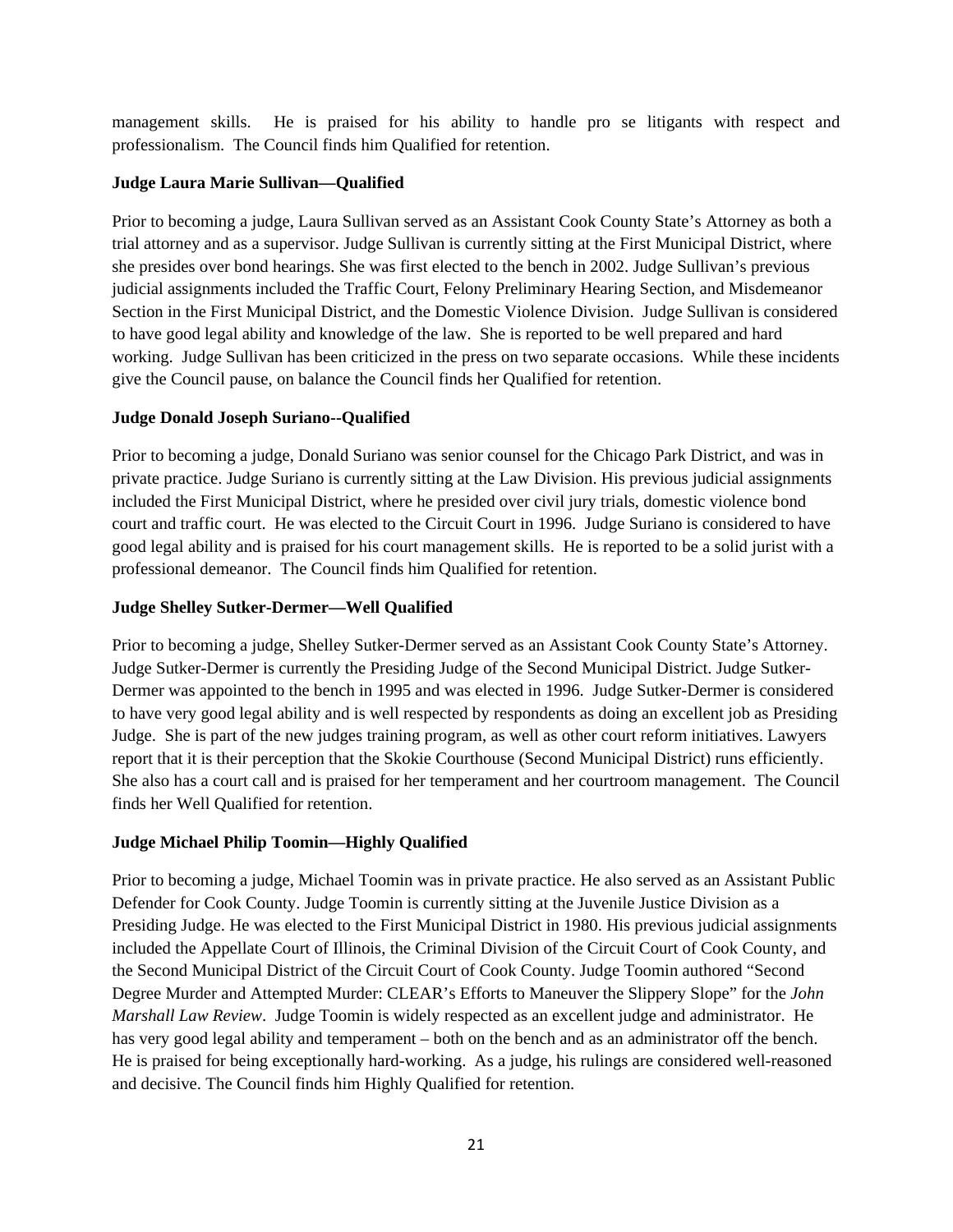#### **Judge Sandra Tristano-Qualified**

Prior to becoming a judge, Sandra Tristano served as counsel for various governmental agencies, including the Pace Suburban Bus Service, Illinois Department of Transportation, Illinois Department of Energy and Natural Resources, and Illinois Department of Public Aid. She was also a board member on the Illinois Labor Relations Board. Additionally, she took private cases. Judge Tristano is currently sitting at the Third Municipal District. She was first elected to the bench in 2002. Judge Tristano's previous judicial assignments included the Traffic Court and the Housing Section in the First Municipal District. Judge Tristano is considered to have good legal ability and is reported to be exceptionally hard-working. She is praised for her temperament, and is often reported to be exceptionally patient – particularly in light of the substantial number of unrepresented individuals appearing before her. The Council finds her Qualified for retention.

### **Valerie E. Turner--Qualified**

Before taking the bench, Valerie E. Turner served as an Associate with Kirkland & Ellis between 1991 and 1997. She served as an Assistant U.S. Attorney between 1997 and 2000, and was a business consultant to a private company between 2000 and 2002. She was elected to the bench in 2002. She is currently assigned to the Sixth Municipal District, presiding over traffic and ordinance cases. She serves as a backup-judge for misdemeanor cases. In the past, she has presided in Domestic Violence Court in the Sixth Municipal District. The Council in the 2008 retention evaluation, said that Judge Turner was having difficulty with temperament and diligence. Since that evaluation, Judge Turner requested and received a transfer to her current assignment. Lawyers in the current evaluation report that she has a good temperament and there have been no reports of issues relating to problems with diligence. She is considered to be a solid jurist doing a good job in her current assignment. The Council finds her Qualified for retention.

### **Judge Kenneth John Wadas--Qualified**

Prior to becoming a judge, Kenneth Wadas served as the Director of Court Services for the Circuit Court of Cook County. He was also in private practice doing criminal defense work, and has served as an Assistant State's Attorney at the Cook County State's Attorney's Office. Judge Wadas is currently sitting at the Criminal Division, where he has been a Supervising Judge since 2009. Judge Wadas has served in the Criminal Division since his election to the bench in 1996. Judge Wadas is considered to have very good legal ability and is praised for being fair to all parties appearing before him. He is considered to be very knowledgeable about the law and is decisive in his rulings. He is praised for always being wellprepared. The Council finds him Qualified for retention.

### **Judge Raul Vega--Qualified**

Prior to becoming a judge, Raul Vega was in private practice. He was also a staff attorney for Alderman Luis V. Gutierrez of the  $26<sup>th</sup>$  Ward. Judge Vega has been sitting at the Domestic Relations Division since 2003. He was elected to the bench in 2002. His previous judicial assignments included the First Municipal District, to which he was first assigned in 2002. Judge Vega authored materials and outlines for participants of the Judicial Education Conference in 2012 and 2014. Judge Vega is generally well respected as a hard-working, knowledgeable jurist. He is praised for his impartiality and courtroom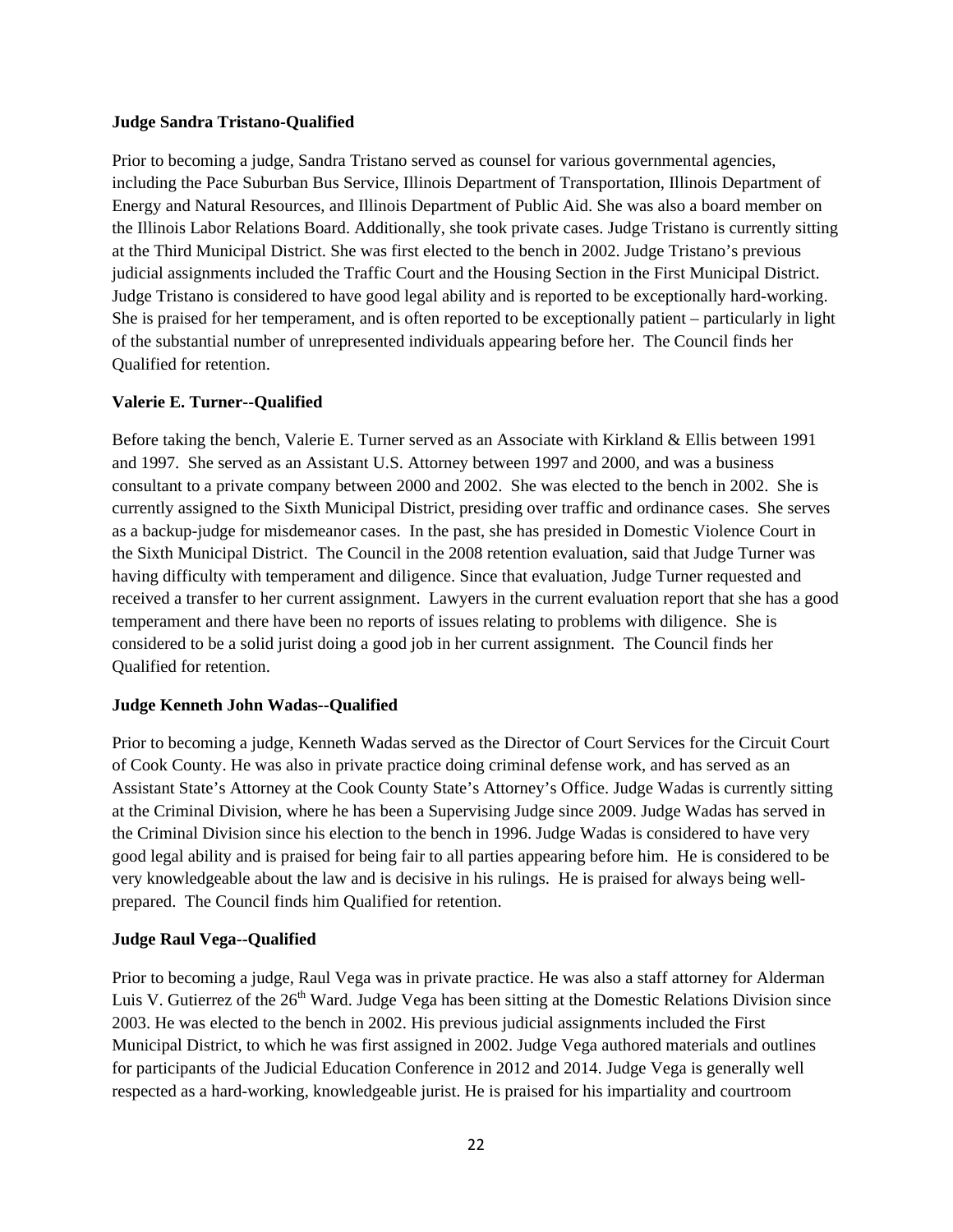management. The Council is concerned that some lawyers report that Judge Vega can become shorttempered on the bench, but, on balance, the Council finds him Qualified for retention.

### **Judge Debra B. Walker--Qualified**

Prior to becoming a judge, Debra B. Walker was a partner at the firm Clausen Miller PC, litigating professional liability cases from 1996 until 2008. After working as an associate at Williams & Montomery for 6 years, Judge Walker was a Senior Associate at Brydges, Riseborough, Peterson, Franke and Morris from 1993 to 1996. Judge Walker began her professional career as a staff accountant at McGladrey, Hendrickson& Pullen and left in 1984. Judge Walker is currently hearing domestic relations expedited hearings cases at the Daley Center. Judge Walker's previous judicial assignments include parentage court trials and hearings from 2009 to 2011 as well as traffic court trials & hearings during the year prior. Judge Walker has authored "Mentoring Matters," published in April 2012 in the ISBA Bench & Bar newsletter. Judge Walker is considered to have good legal ability. She is praised for her temperament, particularly in light of the challenging emotional environment of the cases over which she presides. She is reported to have good courtroom management skills. The Council finds her Qualified for retention.

### **Judge Ursula Walowski--Qualified**

Prior to becoming a judge, Ursula Walowski was an Assistant Cook County State's Attorney from 1994 to 2008, at which time she was elected to the bench. Before serving as a prosecutor, she worked at the Legal Department in the First National Bank of Chicago from the summer of 1993 to December of that year. Judge Walowski is currently sitting at the Domestic Violence Division presiding over misdemeanor and felony domestic violence criminal calls. Judge Walowski's previous judicial assignments included the Traffic Division in the First Municipal District for a year until she switched to the Domestic Violence Division in 2009. Judge Walowski is considered to have good legal ability and is praised for her knowledge of the law and impartiality. She is reported to have a good temperament and good courtroom management of a very busy court call. The Council finds her Qualified for retention.

### **Judge Gregory Wojkowski--Qualified**

Prior to becoming a judge, Gregory Wojkowski worked at the City of Chicago Corporation Counsel's Office in litigation for 16 years. In 1979 Judge Wojkowski began as an Assistant Counsel, then in 1985 became a Senior Attorney Supervisor and in 1989 until 1997 he was a Chief Assistant. Judge Wojkowski is currently sitting at the Law Division Trial Section, presiding over civil jury trials which have a value of over \$50,000. Judge Wojkowski's previous judicial assignments included civil jury trials in the First Municipal District from 1998 until 2011. Judge Wojkowski's first assignment was to preside over the Housing Ordinance Violation Trial Call in the First Municipal District for several months before being assigned to hear civil jury trials. Judge Wojkowski is considered to have good legal ability. He is widely respected as a hard-working, diligent jurist who is always well-prepared. The Council finds him Qualified for retention.

### **Judge Frank G. Zelezinski--Qualified**

Prior to becoming a judge, Frank G. Zelezinski served as an Assistant Cook County State's Attorney. Judge Zelezinski is currently a felony trial Judge in the Sixth Municipal District. Judge Zelezinski's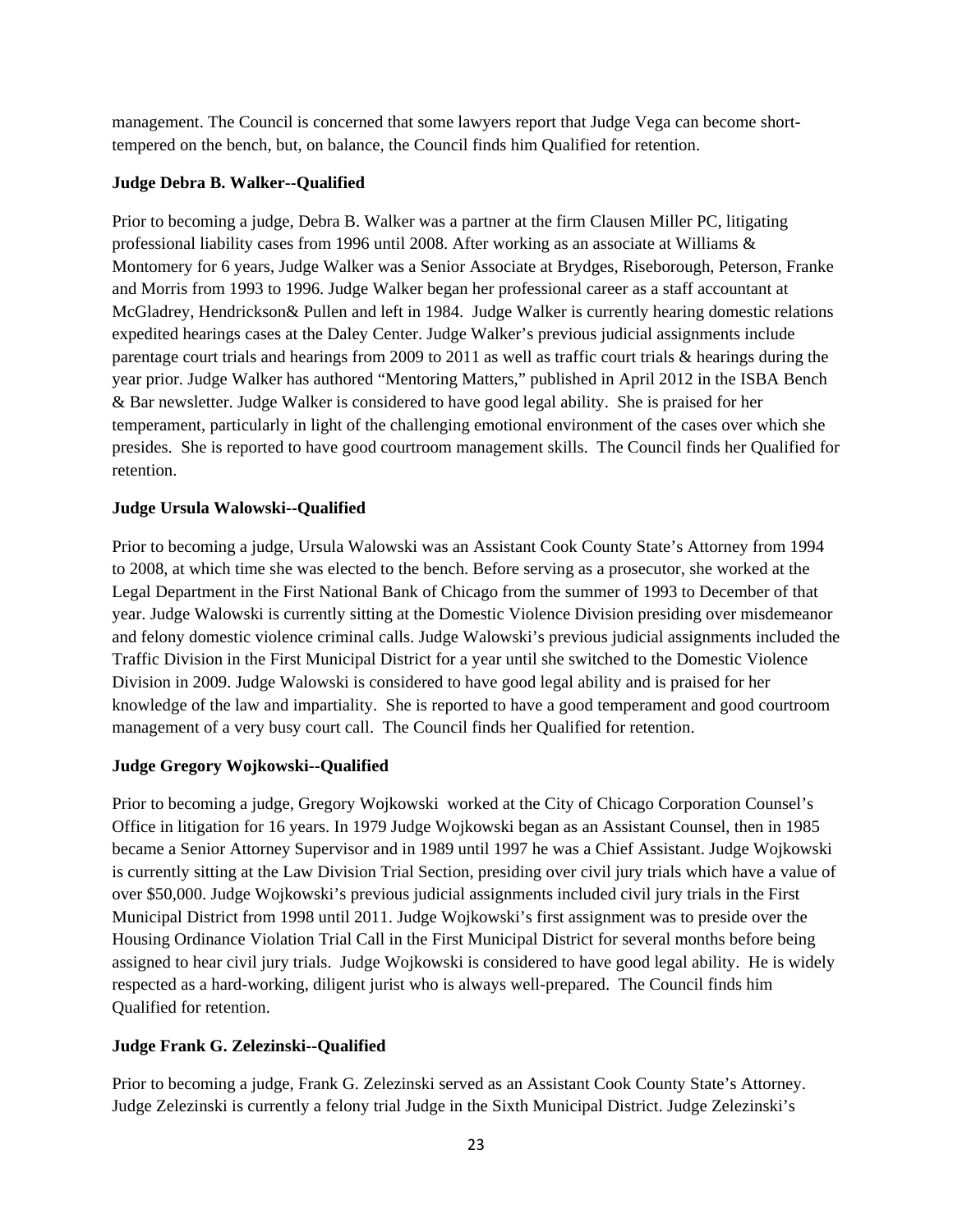previous judicial assignments were all in the Sixth Municipal District. From 2005 to 2007 he served as a supervising misdemeanor Judge. Prior to that he served as the supervising felony Judge from 2001 to 2005. From 1999, he presided over misdemeanor calls and was the supervising misdemeanor judge handling the jury room from 1998 to 1999. Judge Zelezinski began his career handling traffic and then misdemeanor cases beginning in December 1996. Judge Zelezinski is considered to have good legal ability and is praised for his courtroom management skills. He is widely respected as solid jurist who shows respect toward those appearing before him and whose rulings are well-reasoned and decisive. The Council finds him Qualified for retention.

#### **Judicial Candidates Seeking to Fill Judicial Vacancies**

### **in the November 2014 General Election**

### **Judge, Illinois Appellate Court, 1st District (Vacancy of Gordon)**

### **Hon. Sheldon (Shelly) A. Harris -- Qualified**

Judge Sheldon A. Harris since 2010 has been the Presiding Judge of the Appellate Court, First District, Second Division. Before going to the Appellate Court, he served as a trial judge assigned to the Law Division, Trial Section, where he presided over jury and non-jury trials. He was appointed to the bench in 2000, but lost in the 2002 primary election. He was reappointed to the bench in 2005 and served in the Municipal Department until January 2008. He served in Law Division between 2008 and 2010.

Judge Harris enjoyed a good reputation as a lawyer. Since returning to the bench in 2005, practitioners reported that Judge Harris demonstrated a patient and professional demeanor. He was considered to be knowledgeable and hard-working. Those with experience in the Appellate Court say that he is attentive during oral arguments and that is opinions are well-reasoned and well-written. The Council finds him Qualified for the Appellate Court.

### **Judge, Illinois Appellate Court, 1st District (Vacancy of Murphy)**

### **David Wayne Ellis -- Qualified**

David Wayne Ellis was admitted to practice in 1993. He is the Chief Counsel to the Illinois Speaker of the Illinois House of Representatives. He represents the Speaker in litigation matters, advises the Speaker on legislative issues such as legislative redistricting cases and the recent lawsuit against Governor Quinn over his line-item veto of legislative salaries. He also negotiates various legislative provisions. He served as House Prosecutor in the Blagojevich Senate Impeachment trial and served as a Special Assistant Attorney General defending the 2011 Illinois redistricting map in federal court against alleged violations of the federal Voting Rights Act and the Equal Protection Clause. From 1996 to 1998 he was an associate with Cahill, Christian & Kunkle doing civil litigation. From 1993 to 1996 he was an associate with Phelan Pope & John doing civil litigation. Mr. Ellis is reported to have good legal ability and temperament. He has extensive legislative experience as Chief Council to Speaker Michael Madigan and has significant experience in litigation-related matters. He has experience in substantial number of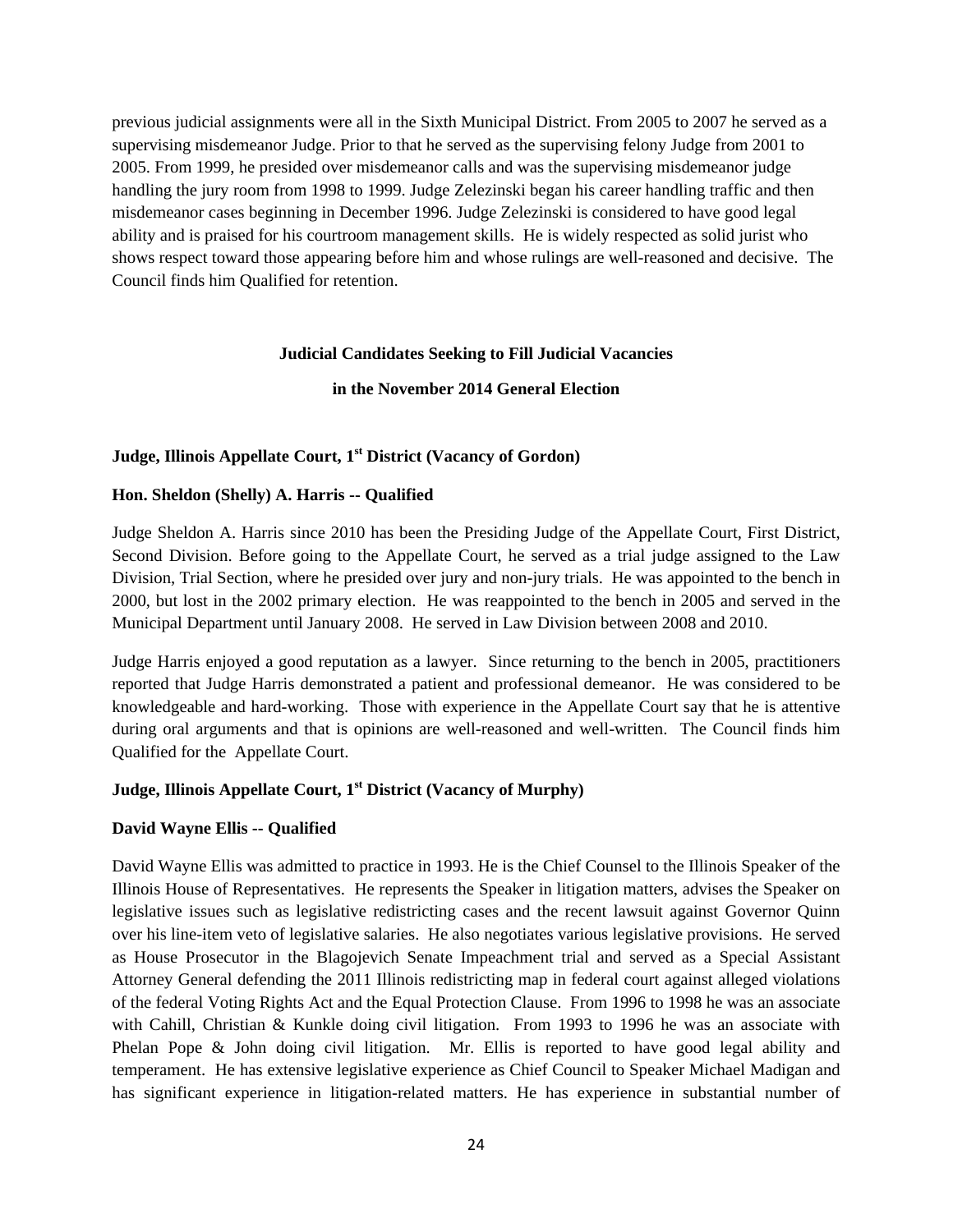community activities, including pro bono representation in litigation matters. Mr. Ellis reports handling four appellate matters as principal counsel and many respondents noted the high quality of his written work. The Council finds him Qualified for the Illinois Appellate Court.

### **Judge, Illinois Appellate Court, 1st District (Vacancy of Steele)**

### **Hon. John B. Simon – Well Qualified**

Hon. John B. Simon was admitted to practice in 1967 and was appointed to the Illinois Appellate Court in November 2012. From 1967 to 1974 he served as an Assistant U.S. Attorney where he rose to the position of Chief of the Civil Division. From 1975 to 1985 he was a partner with Friedman & Koven doing civil, criminal, and appellate litigation. He then served as a partner with the law firm of Jenner  $\&$ Block, principally engaged in commercial litigation, until his appointment to the bench. As a lawyer, Judge Simon is described as a knowledgeable and respected litigator with very good legal ability and temperament. He is praised for his litigation skills and was often described as a "superb litigator." Judge Simon also receives high praise in his role as an appellate court judge. He is an active participant in oral argument – lawyers report that he asks the right questions – and he receives praise for his written opinions. He has been active in court reform activities. The Council finds him Well Qualified for the Appellate Court.

### **Judge, Cook County Judicial Circuit (Vacancy of Arnold)**

### **Bridget Anne Mitchell -- Qualified**

Bridget Anne Mitchell was admitted to practice in 1981. She has spent her career in private practice, with an extensive record of civil litigation in more complex matters with experience with both bench and jury trials. Much of her practice involves tort defense, medical malpractice, and wrongful death cases. She is considered to have good legal ability and temperament. The Council finds her Qualified for the Circuit Court.

### **Judge, Cook County Judicial Circuit (Vacancy of Burke)**

### **Maritza Martinez – Qualified**

 Maritza Martinez was admitted to practice in 1989. She is an Associate in the Law Offices of Victor J. Cacciatore where she has a litigation practice in criminal defense, civil law, and administrative matters. She is a Commissioner for the Illinois Court of Claims. She has been an associate at the Law Offices of Robert Fisher doing criminal defense work. In 2004, she was at a small firm doing insurance defense and catastrophic loss work, and from 1991 until 2004, she was with the City of Chicago Department of Law doing prosecution and civil rights defense. Prior to 1991, she spent two years at a small firm doing real estate work. Since November 2007, she has also served part-time as a hearing officer and Commissioner with the Illinois Court of Claims, conducting trials and making recommendations to the Court of Claims judges regarding the disposition of various claims against the State of Illinois. She also currently serves on the Inquiry Board of the Attorney Registration and Disciplinary Commission. Ms. Martinez has litigation experience in both state and federal courts. In 2009 the Council stated in its evaluation: "Ms. Martinez is reported to have good legal ability and is considered knowledgeable about her areas of practice. She has had litigation experience in a variety of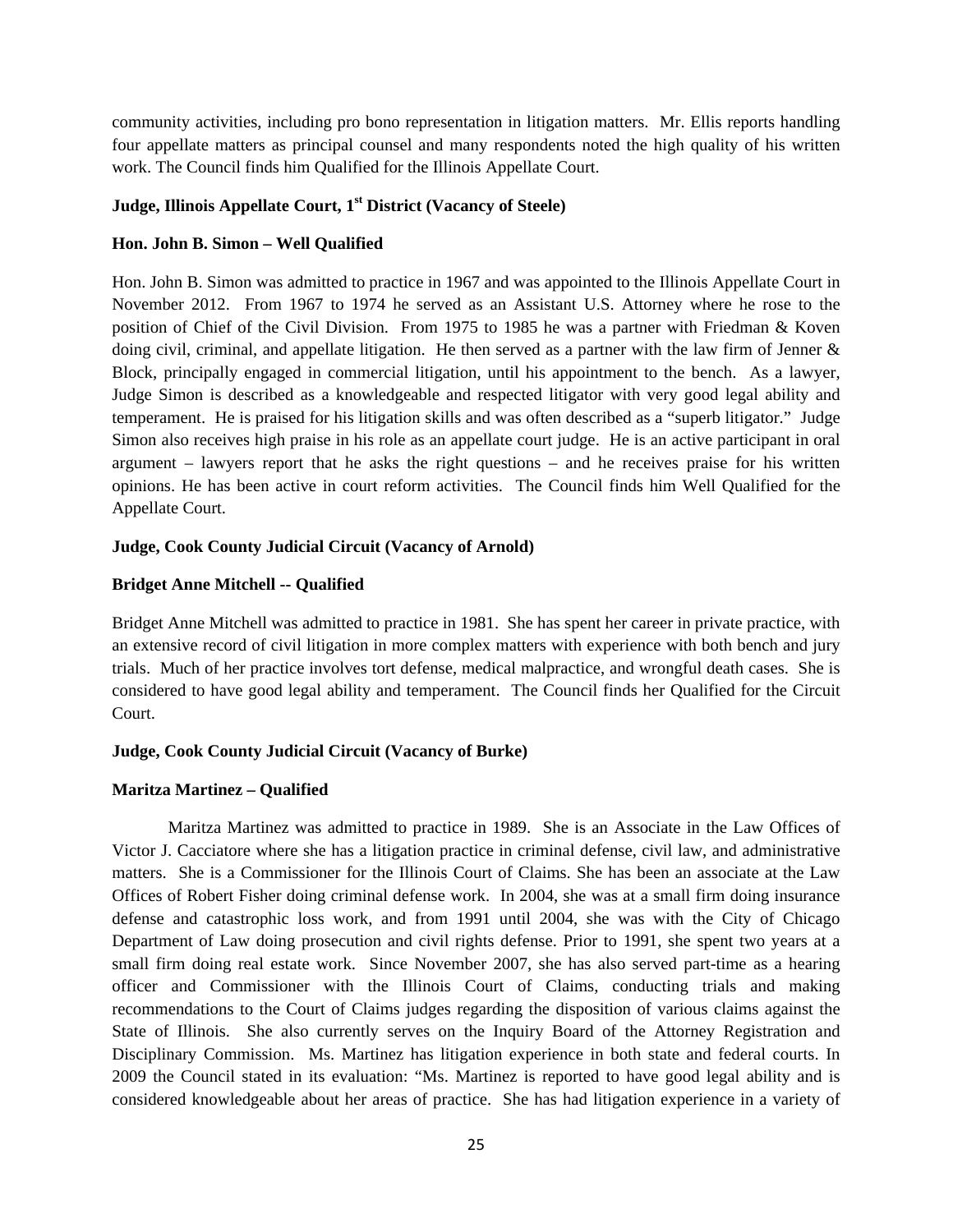areas and she is reported to possess a good temperament. She is active in community activities. The Council finds her Qualified for the Circuit Court." The results from the current evaluation show that Ms. Martinez has had additional litigation experience in complex areas and she continues to be praised for her temperament, her fairness as a Commissioner, and for her skills as a lawyer. The Council finds her Qualified for the Circuit Court.

#### **Judge, Cook County Judicial Circuit (Vacancy of Connors)**

#### **Kristal Rivers – Not Qualified**

Kristal Rivers was admitted to practice in Texas in 1996 and in Illinois in 1997. She is an Assistant Illinois Attorney General where she practices in the Sexually Violent Persons Bureau. She served as a Dallas County, Texas Assistant District Attorney from 1996 to 2000. In 2000 she returned to Illinois and from 2001 to 2010 practiced law as a solo practitioner and then as a member of a small firm before joining the Illinois Attorney General's Office. Her work in private practice did not involve more complex litigation matters. Most respondents say that she has good legal ability and temperament. But the Council is concerned that her litigation experience lacks sufficient depth and breadth. Additionally, some lawyers in recent cases have questioned her litigation skills and diligence. On balance, the Council finds her Not Qualified for the Circuit Court.

#### **Judge, Cook County Judicial Circuit (Vacancy of Egan)**

#### **Hon. Daniel J. Kubasiak -- Qualified**

Hon. Daniel J. Kubasiak was admitted to practice in 1981. He was appointed to the Circuit Court by the Illinois Supreme Court in 2012 and is currently assigned to Traffic Court. Before becoming a judge, he had been in private practice for most of his career with the exception of serving as Chief Administrative Officer for the City of Chicago between 1983 and 1987. He had substantial experience in more complex litigation matters. As a lawyer, he is considered as having good legal ability and temperament. He is praised for his litigation skills. As a judge, he is praised as being diligent and respectful to all those before him. The Council finds him Qualified for the Circuit Court.

### **Judge, Cook County Judicial Circuit (Vacancy of Phelps Felton)**

### **Patricia O'Brien Sheahan -- Qualified**

Patricia O'Brien Sheahan was admitted to practice in 1996. She is currently the Associate General Counsel of the Rehabilitation Institute of Chicago, where she oversees all litigation and claims made against her employer and its employees. She handles case investigations, pretrial discovery, and settlement negotiation. She handles and defends all employment/labor matters and claims before the EEOC, Illinois Department of Human Rights, and other administrative tribunals, including preparation and questioning of witnesses. She has prepared appellate briefs filed in both the Illinois Supreme Court and in the Illinois Appellate Court. From 1996 to 1999 she was a litigation associate with Baker & McKenzie in Chicago, working in the litigation and employment litigation practice groups. She reports that during her time at Baker, she first chaired a jury trial, represented clients in evidentiary proceedings, defended and took more than 50 depositions, and had an active motion practice. She is active in community affairs. Lawyers report that she has good legal ability and is praised for the quality of her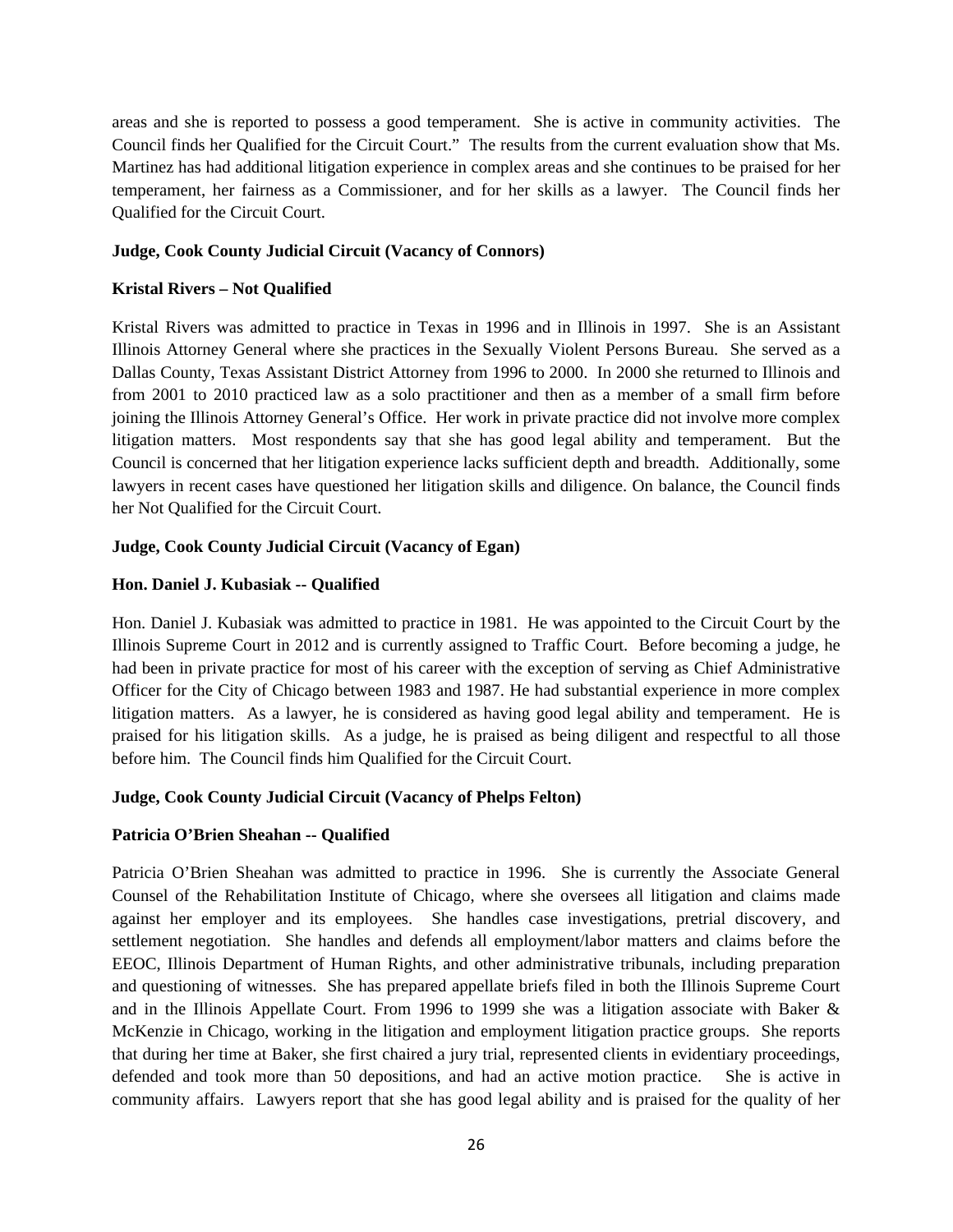work product. She is considered to be knowledgeable, and always prepared. In general, Ms. Sheahan is considered to be a very good lawyer and case manager with experience in a variety of state and federal litigation matters. The Council finds her Qualified for the Circuit Court.

### **Judge, Cook County Judicial Circuit (Vacancy of Howse, Jr.)**

### Hon. Caroline Kate Moreland – Qualified

Hon.Caroline Moreland was admitted to practice in Illinois in November 1995 . From 1996-2010 she worked as an Assistant Cook County State's Attorney. She was appointed to the bench to fill a judicial vacancy in September 2010. As a prosecutor, Judge Moreland was considered to have good legal ability and temperament. She prosecuted felony matters as a First Chair prosecutor. The Council finds her Qualified for the Circuit Court.

### **Judge, Cook County Judicial Circuit (Vacancy of Lowrance)**

### **Hon. Thomas Joseph Carroll – Qualified**

Hon. Thomas Joseph Carroll was admitted in 1988. He was appointed to the Circuit Court by the Illinois Supreme Court in 2011. He was an Assistant Public Defender for four years, moving from juvenile to misdemeanor to felony work. He had been a sole practitioner specializing in criminal defense. Mr. Carroll is reported to have good legal ability and temperament. Before becoming a judge he had substantial litigation experience in both civil and criminal law matters. He is praised as being hard-working and well prepared. The Council finds him Qualified for the Circuit Court.

### **Judge, Cook County Judicial Circuit (Vacancy of McDonald)**

### **Hon. Cynthia Cobbs -- Qualified**

Cynthia Cobbs was admitted to practice in 1988. She was appointed to the Circuit Court by the Illinois Supreme Court in 2011. From 2002 to 2011, she served as the Director of the Administrative Office of the Illinois Courts, where she drafted proposed amendments to Supreme Court rules, administered Supreme Court rules, was responsible for enforcing standards governing filing protocols for the offices of the circuit court clerks, and participated and facilitated Supreme Court committees. From 1997 to 2002, she was an attorney and then the Chief Legal Counsel for the Administrative Office of the Illinois Courts. From 1990 to 1997 she was the senior judicial law clerk to Illinois Supreme Court Justice Charles Freeman. Since January 2013 she has been assigned to a civil trial call in the First Municipal District. From 2011 to 2013 she was assigned to the Traffic Division. Judge Cobbs is considered to have good legal ability and is reported to have a good judicial temperament. She is praised for her courtroom management skills in her current assignment. She explains her rulings to the parties and is considered to be knowledgeable, as well as patient with pro se litigants. The Council finds her Qualified for the Circuit Court.

### **Judge, Cook County Judicial Circuit (Vacancy of Neville, Jr.)**

### **William B. Raines– Qualified**

William B. Raines was admitted to the Illinois bar in 1993 after a number of years in law enforcement. The candidate worked as a Cook County State's Attorney for a little over one year, from January 1994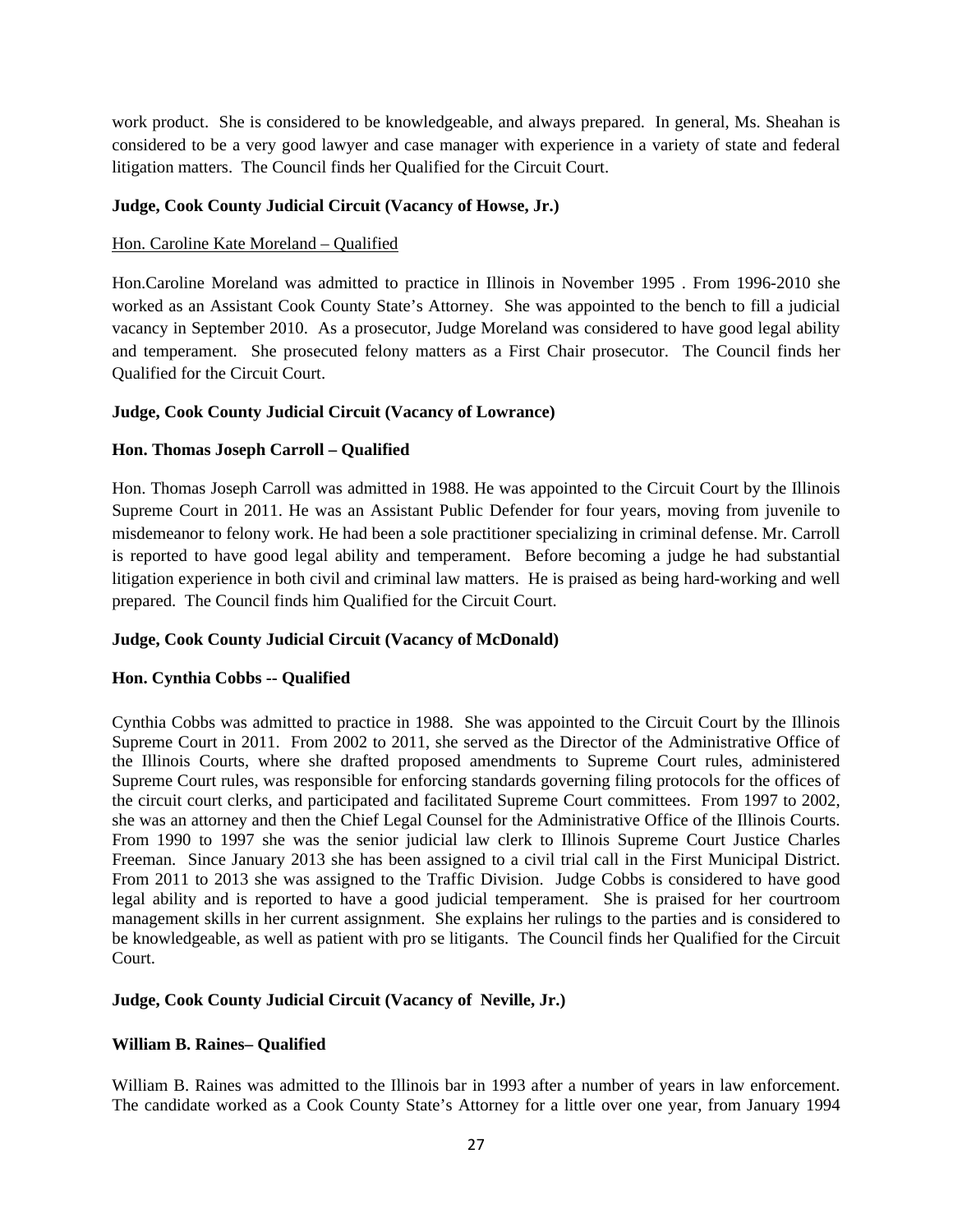through June 1995, in the Narcotics Division. He was Special Counsel to the Freemont Corporation Insurance Company from May 1995 through May 2001. He then became Special Counsel to the National Insurance Crime Bureau's criminal and civil fraud prosecution department. He remained in this last position until November 2001 when he opened his law practice. During the last few years, Mr. Raines has acquired substantial trial experience to go along with his substantial non-litigation experience. He is considered to have good legal ability and temperament. The Council finds him Qualified for the Circuit Court.

### **Judge, Cook County Judicial Circuit (Vacancy of Reyes)**

#### **Diana Rosario – Not Qualified**

Diana Rosario was admitted to practice in 1989. She currently is in-house Counsel for the City of Chicago Department of Family and Support Services, advising the Department on legal issues. She has served as an Assistant Cook County State's Attorney, and from 1992 to 1995 she worked as an Administrative Hearing Officer for federal aviation violations. Ms. Rosario is considered to have good legal ability and temperament. She is praised for her knowledge of intergovernmental agreements and other issues related to her current position. The Council is concerned, however, that while she is respected in her current position, she does not have recent litigation experience in more complex matters. On balance, the Council finds her Not Qualified for the Circuit Court at this time.

#### **Judge, Cook County Judicial Circuit (Vacancy of Hill-Veal)**

#### **Hon. Andrea Michele Buford – Qualified**

Hon. Andrea Michele Buford was admitted to practice in 1986. She was appointed to the Circuit Court by the Illinois Supreme Court in 2011. Before becoming a judge, she had been a sole practitioner since 2001. She served as a Hearing Officer with the Illinois State Board of Education, a Commissioner with the Illinois Court of Claims, and a Hearing Officer with the Illinois Department of Human Services. From 1998 to 2001 she was a Partner with Buford Peters Ware & Zanzitis, and was an Associate and then a Partner with Jones Ware & Grenard from 1986 to 1998. She is exceptionally active in pro bono service and community activities. Judge Buford is reported to have good legal ability, a good temperament and a breadth of experience. She is considered to be hard-working and always well prepared. The Council finds her Qualified for the Circuit Court.

### **Judge, 2nd Subcircuit (Vacancy of O'Neal)**

#### **Steven G. Watkins – Qualified**

Steven G. Watkins was admitted to practice in 1991. Since 2001, he has been a sole practitioner focusing on criminal defense, civil litigation, and real estate work. Between 1991 and 2000, he was the founding partner of a three-lawyer firm. Mr. Watkins reports that he has acted as lead counsel in 10 jury trials in criminal matters, one civil jury trial, "at least" 43 bench trials in criminal matters and four civil bench trials. Mr. Watkins is considered to have a low-key, professional demeanor and is considered a diligent attorney. The Council finds him Qualified for the Circuit Court.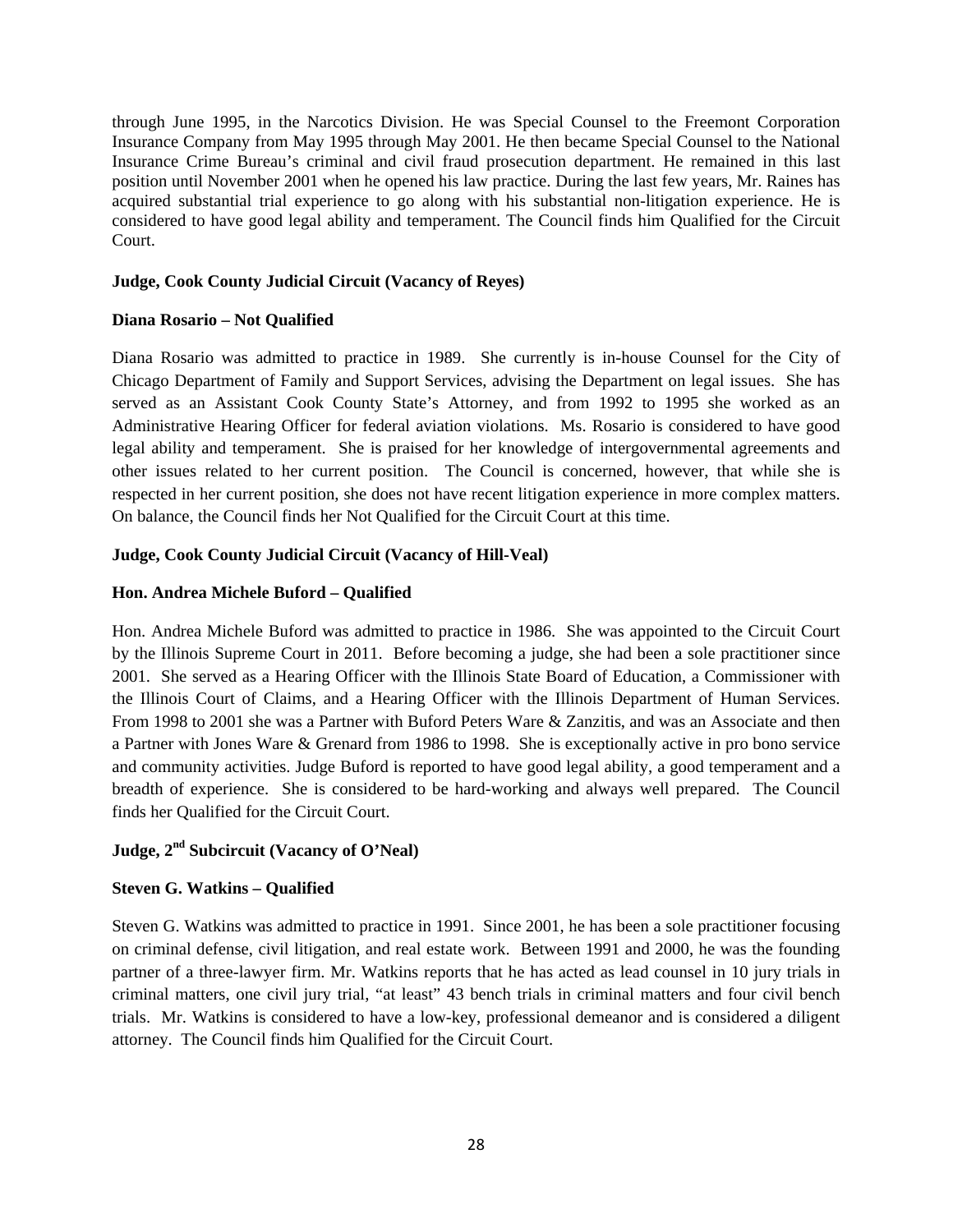#### **Judge, 3rd Subcircuit (Vacancy of Donnelly)**

### **Terrence J. McGuire – Not Qualified**

Terrence J. McGuire was admitted to practice in 1991. He is a solo practitioner focusing on estate planning, probate, and real estate transactions. He is also an administrative law judge in ordinance enforcement proceedings. Mr. McGuire is praised for the work that he does. He is reported to have a good temperament as an administrative law judge and manages the calls well. He handles a variety of cases involving county ordinances and his opinions are praised as being well-founded. The Council is concerned, however, that Mr. McGuire has little litigation experience as a lawyer in more complex matters. He has the potential to be a good Circuit Judge, but the Council finds him Not Qualified for the Circuit Court at this time.

#### **Judge, 4th Subcircuit (Vacancy of Billik)**

#### **John J. Mahoney – Well Qualified**

John J. Mahoney was admitted to practice in 1984. He serves as an Assistant Cook County State's Attorney, and currently is the Supervisor of the Public Corruption and Financial Crimes Unit in the Special Prosecutions Bureau. He also supervises the Money Laundering Unit, the Intellectual Crimes Unit, the Mortgage Fraud Unit, and the soon to be formed Insurance Fraud Unit. His former positions include being a lead prosecutor in the Felony Trial Division. Between 1991 and 1997 he was a lawyer with the Peoples Energy Corporation, Office of the General Counsel, practicing before the Illinois Commerce Commission as well as in a variety of divisions of the Circuit Court of Cook County. Mr. Mahoney has had a wide variety of litigation experience in highly complex matters. He has also handled 20 appellate cases as principal counsel. His answers to the judicial evaluation matters were thoughtful. Mr. Mahoney is considered to have very good legal ability with a professional demeanor. He is especially praised for both his litigation skills and his skill at supervising complex litigation. He is the coauthor of the Illinois statute known as the Illinois Financial Crime Law. The Council finds him Well Qualified for the Circuit Court.

#### **Ian Brenson – Not Evaluated**

Ian Brenson did not participate in the March 2014 Primary Election, but will appear on the ballot in the November 2014 general election. The Council did not evaluate him for the Circuit Court.

### **Judge, 4th Subcircuit (Vacancy of Mulhern)**

#### John Allegretti – Qualified

John Allegretti has been a lawyer since 1995. He is currently General Counsel to the Office of the Cook County Assessor's Office. After graduating from law school, he did domestic relations and bankruptcy work in a private firm for two years. He then served as a hearing officer for the Illinois Property Tax Appeal Board. From 2001 to 2005 he served as a Cook County Assistant State's Attorney doing civil rights and tort litigation defense work. Mr. Allegretti is considered to have good legal ability and is praised for being hard-working. He is considered to have a professional, even-tempered demeanor. The Council finds him Qualified for the Circuit Court.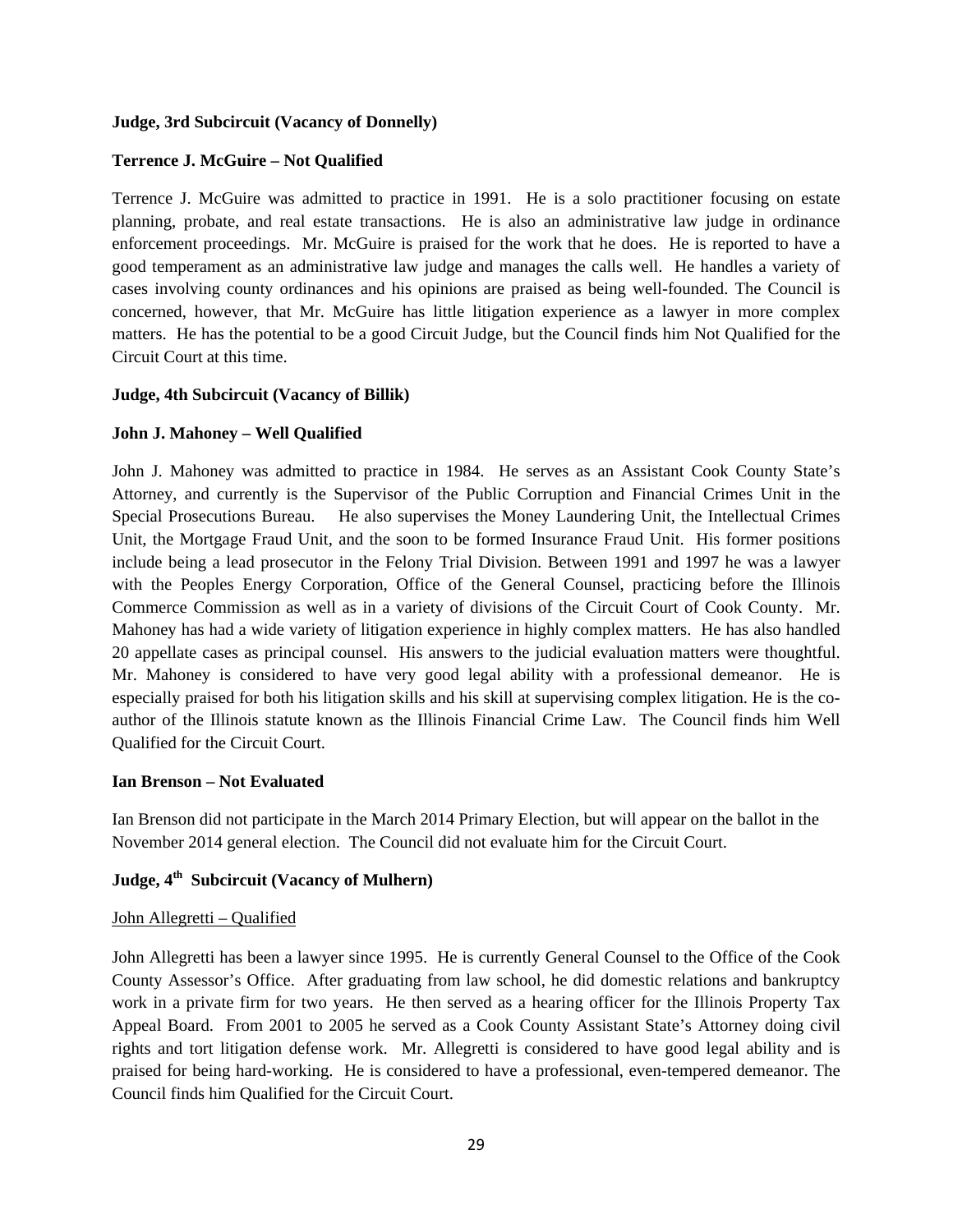# **Judge, 7th Subcircuit (Vacancy of Hardy-Campbell)**

### **Robert Dean Kuzas -- Qualified**

Robert Kuzas was admitted to practice in 1989. He is currently a solo practitioner where he focuses on criminal defense, personal injury, and labor relations cases. He has been in private practice throughout his career. Mr. Kuzas has substantial experience in a variety of more complex litigation matters. He is considered to have good legal ability and temperament. He is praised for his litigation skills. He is reported to be exceptionally hard-working and knowledgeable. The Council finds him Qualified for the Circuit Court.

### **Judge, 7th Subcircuit (Vacancy of Taylor)**

### **Judith (Judy) Rice – Qualified**

Judith Rice was admitted to practice law in 1988. She is currently senior vice president of Community Affairs and Economic Development at BMO Harris Bank and from 2007 to 2010 she was Vice President and Director of Government Relations for BMO Harris Bank. For six years prior to becoming a lawyer she worked at the Cook County State's Attorney's Office in the Community Services Unit handling citizen inquiries and assisting crime victims with obtaining counseling, medical care, and judicial process. After law school she worked for one year as an Assistant State's Attorney and for one year as an Assistant Chicago Corporation Counsel. She did preliminary hearings, appeals, and trials in the juvenile division. She handled criminal housing division cases for the City of Chicago From 2006 to 2007 she was Deputy Chief of Staff for the Mayor of Chicago, and served as the Chicago City Treasurer from 2000 to 2006. From 1996 to 1999 she served as the Commissioner for the Chicago Department of Water, and from 1992 to 1995 she directed daily operations of up to 450 employees at the Chicago Department of Revenue. While at the Department of Revenue from 1990 to 1992, she implemented administrative adjudication programs – helping design the process for the adjudication of parking violations and to train staff. She is exceptionally active in community affairs.

Judith Rice is considered to be very smart and has extensive experience as a government official and in the banking sector. She is reported to have a very good temperament. The Council is concerned, however, that she has little litigation experience – normally a requirement for a judicial candidate. However, she has served as an administrator in exceptionally responsible government positions and seems to have transitioned well into the private business sector. She is reported to be an excellent administrator, an important judicial characteristic. On balance, the Council finds her Qualified for the Circuit Court.

### **Judge, 9th Subcircuit (Vacancy of Goldberg)**

### **Megan Goldish – Qualified**

Megan Goldish was admitted to practice in 1997. She is currently an Assistant Cook County State's Attorney, working as a First Chair prosecutor in a felony trial courtroom. She serves as the First Chair in the WINGSS Felony Prostitution Call, a well-respected diversion program. Ms. Goldish has substantial experience in complex litigation, and is involved in substantial pro bono and civic matters. She is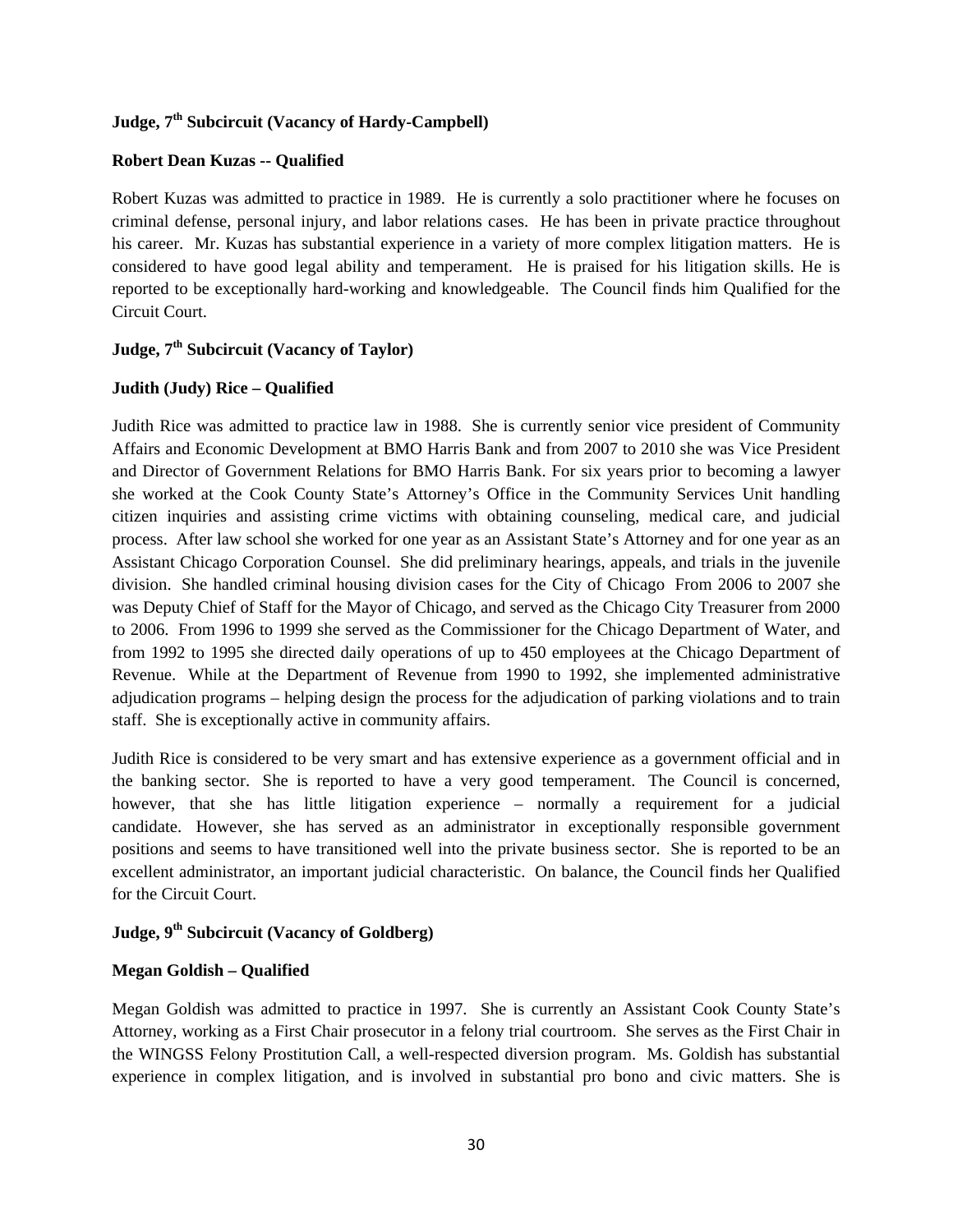considered to have good legal ability and temperament, and she is praised for being hard-working and knowledgeable. The Council finds her Qualified for the Circuit Court.

# **Judge, 9th Subcircuit (Vacancy of Meyer)**

### **Anjana Hansen – Qualified**

Anjana Hansen was admitted to practice in 1998. She is a contract attorney with the City of Evanston, conducting administrative hearings in the areas of police, property standards, health, and fire. She has served as the Alderman for the 9<sup>th</sup> Ward of the City of Evanston. She is a former Assistant Cook County State's Attorney. She was in part responsible for establishing an administrative hearings unit within the State's Attorney's Office, which included educating potential witnesses about the legal requirements. Ms. Hansen is considered to have good legal ability and temperament, and is very active in community activities. The Council finds her Qualified for the Circuit Court.

### **Judge, 9th Subcircuit (Vacancy of Preston)**

### **Abbey Romanek – Qualified**

Abbey Romanek has practiced law since 1987. She has served as a Senior Assistant Attorney General in the Medicaid Fraud Division. From 1987 until 2004, she was in private practice first handling criminal defense matters and focusing for the next eleven years on medical malpractice cases. Ms. Romanek is reported to have good legal ability and temperament. She has had substantial trial and appellate experience in complex civil and criminal law matters. The Council finds her Qualified to serve in the Circuit Court.

### Judge,  $10^{th}$  Subcircuit (Additional Judgeship A)

### **Hon. Anthony C. Kryiakopoulos – Qualified**

Hon. Anthony C Kyriakopoulos was admitted in 1990. Judge Kyriakopoulos was appointed to the Circuit Court by the Illinois Supreme Court in 2010. Before becoming a judge, he had served as an Assistant State's Attorney in the Money Laundering Unit of the Narcotics Bureau. Mr. Kriakopoulos is reported to have good legal ability and temperament. He has substantial litigation experience in complex matters and was praised for being a honest and zealous prosecutor. The Council finds him Qualified for the Circuit Court.

### **Judge, 11th Subcircuit (Additional Judgeship A)**

### **Hon. Pamela McLean Meyerson -- Qualified**

Hon. Pamela McLean Meyerson was admitted to practice in 1983. Judge Meyerson was appointed to the Circuit Court by the Illinois Supreme Court in 2013, and currently sits in the Chancery Division, hearing mortgage foreclosure cases. Before becoming a judge, she had been a sole practitioner, handling civil and commercial litigation in the Circuit Court of Cook County. She also organized and advised small businesses. Between 1983 and 1985 she was in private practice at Antonow & Fink and was an associate with Goldberg Kohn Bell Black Rosenbloom & Moritz between 1985 and 1989. Ms. Meyerson is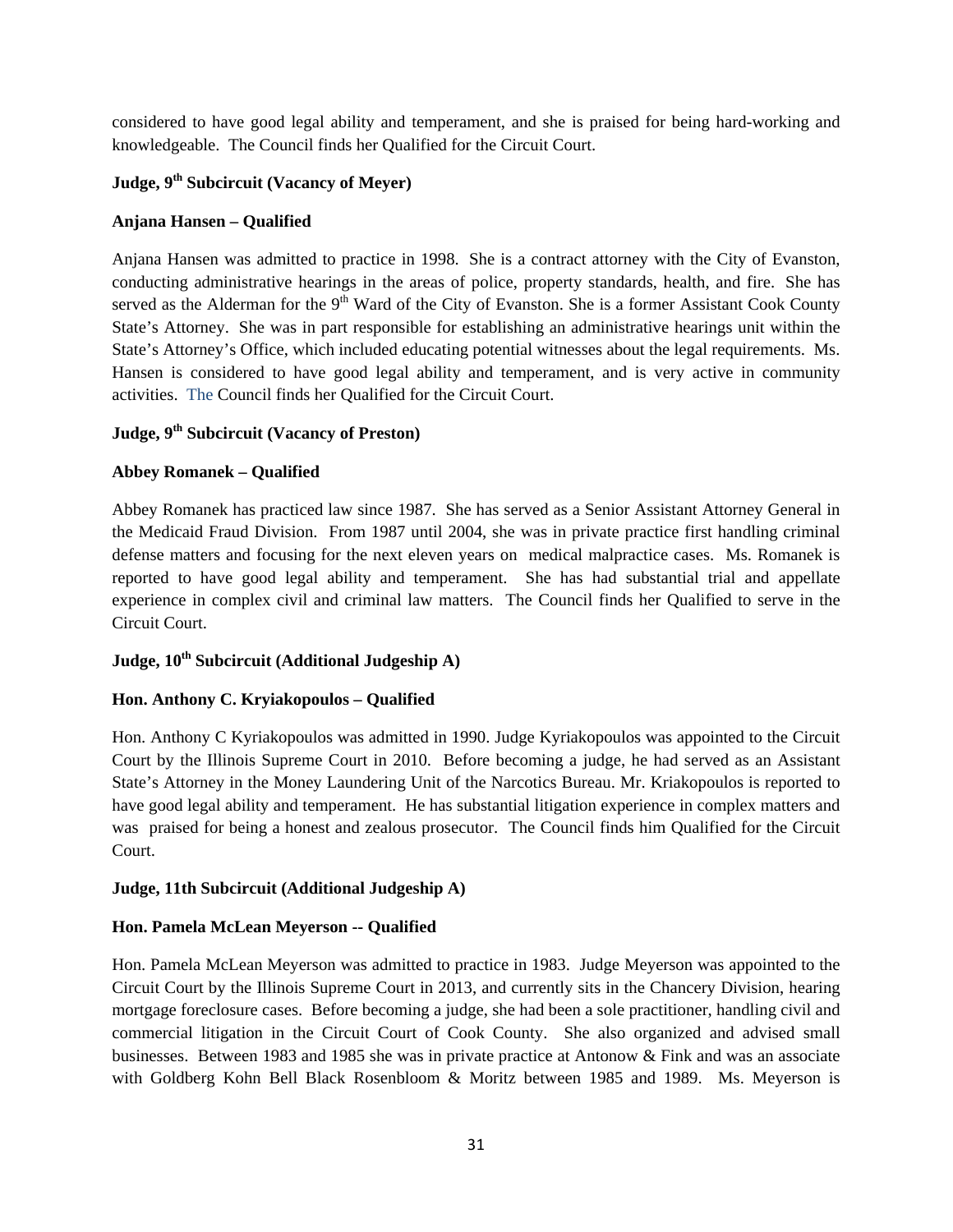reported to have good legal ability and a professional demeanor. She was respected as a hard-working, knowledgeable, and highly ethical practitioner. The Council finds her Qualified for the Circuit Court.

### **Judge, 12th Subcircuit (Vacancy of Jordan)**

### **Democrat**

### **Judge James L. Kaplan – Qualified**

Judge James L. Kaplan was appointed to the Circuit Court in 2010. He was admitted to practice in 1971. Before becoming a Circuit Judge, he was senior partner with the law firm of Kaplan & Sorosky Ltd., and served as a judge on the Illinois Court of Claims. His practice primarily involved workers' compensation matters. Judge Kaplan was considered to be a good lawyer with good legal ability and temperament. As a judge, he is reported to demonstrate a good temperament and ability to manage a courtroom. The Council finds Mr. Kaplan Qualified for the Circuit Court.

### **Republican**

### **James Paul Pieczonka – Not Qualified**

James Paul Pieczonka was admitted to practice in 1983. He has spent most of his career as a sole practitioner doing both transactional work and litigation. In addition to his legal practice, he has been involved in real estate development matters. From 1985 to 1996, he also worked as an Administrative Law Judge for the Illinois Department of Revenue in the Hearings Division. Mr. Pieczonka has limited litigation experience. Some question his litigation skills. Much of his career has been related to transactional work and real estate development. The Council finds him Not Qualified for the Circuit Court.

# **Judge, 13th Subcircuit (Vacancy of Iosco)**

### **Republican**

### **John Curry -- Qualified**

John Curry was admitted to practice in 1978. He is currently a shareholder and attorney with a small firm where he focuses on business litigation matters. From 1983 to 1986 he served as a trial attorney in the Civil Rights Division of the U.S. Department of Justice. From 1981 to 1983 he was an Illinois Assistant Attorney General where he was assigned to the Special Litigation Section. From 1995 to 1998, he was an Illinois Special Assistant Attorney General assigned to prosecute eminent domain cases. Mr. Curry is reported to have good legal ability with a lengthy and diverse legal practice. He is a zealous advocate but is praised for his temperament and fairness. His evaluation materials were notably thoughtful. He is considered to be a good lawyer with extensive litigation experience in more complex matters. The Council finds him Qualified for the Circuit Court.

## **Judge, 15th Subcircuit (Vacancy of Doody, Jr.)**

### **Patrick Kevin Coughlin – Qualified**